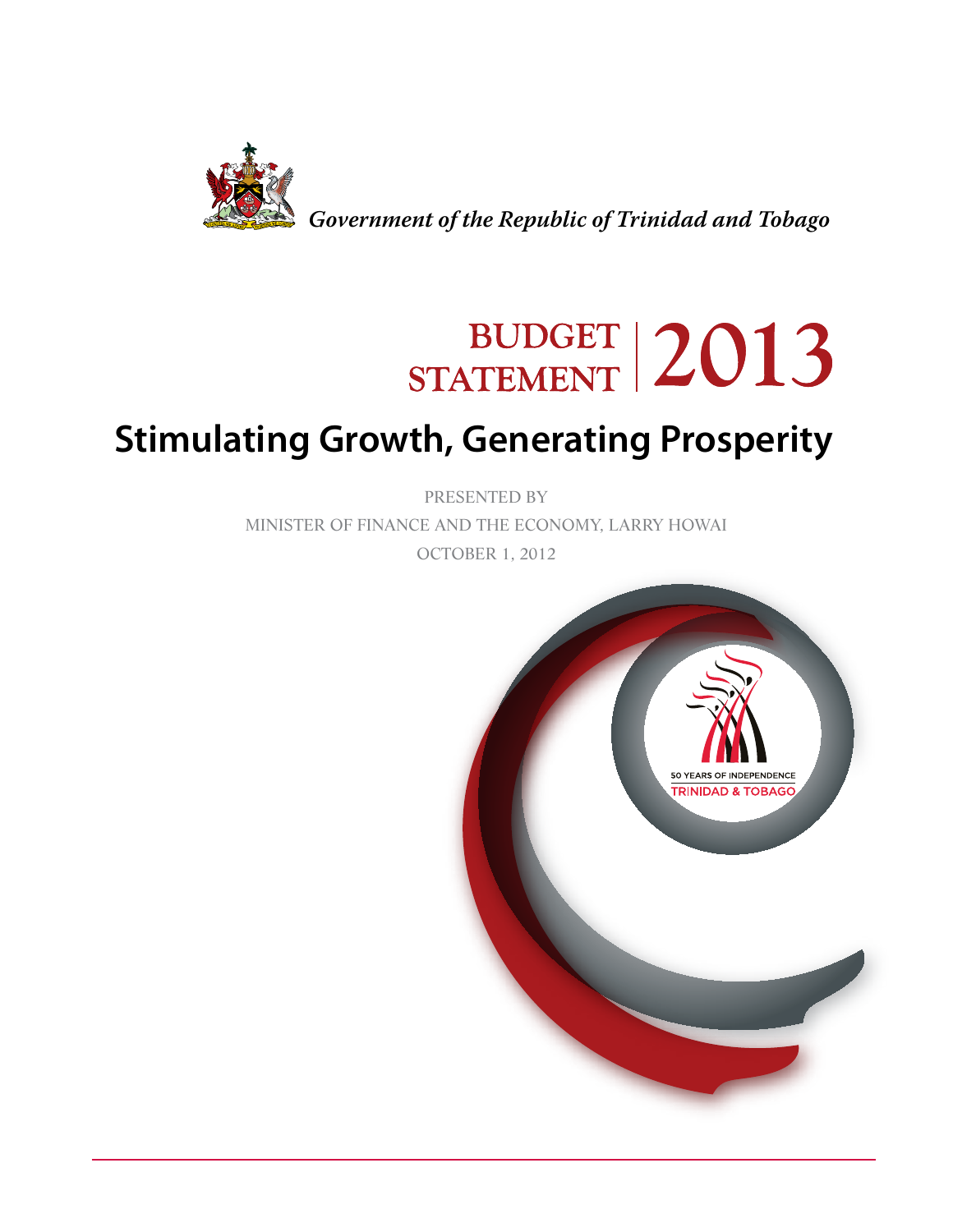### **CONTENTS**

| <b>INTRODUCTION</b>                                | 4              |
|----------------------------------------------------|----------------|
| Consolidating the Gains                            | 6              |
| Resolution of the CLICO Situation                  | 6              |
| Hindu Credit Union                                 | $\overline{7}$ |
| <b>Industrial Relations</b>                        | 7              |
| <b>1. REVIEW OF FY 2011-2012</b>                   | 8              |
| <b>World Economic Conditions</b>                   | 8              |
| Domestic Economic Conditions                       | 8              |
| Medium-Term Economic Framework                     | 9              |
| Medium-Term Revenue Initiatives                    | 10             |
| Land and Building Tax                              | 10             |
| <b>Fuel Subsidies</b>                              | 10             |
| <b>Tax Collection</b>                              | 10             |
| 2. CREATING THE ENVIRONMENT FOR GROWTH             | 11             |
| Strengthening the Competitiveness of the Economy   | 11             |
| Crime and National Security                        | 11             |
| <b>3. STIMULATING GROWTH</b>                       | 13             |
| Infrastructure: Public Sector Investment Programme | 13             |
| <b>Infrastructure Public-Private Partnerships</b>  | 13             |
| Stimulating the Construction Sector                | 14             |
| Programme of Public Offerings                      | 15             |
| Initiatives for Diversifying the Economy           | 15             |
| <b>Financial Services</b>                          | 15             |
| Tourism                                            | 16             |
| Information and Communication Technology           | 16             |
| Gasoline Vehicles Conversion to CNG                | 17             |
| <b>Creative Industries</b>                         | 17             |
| Maritime                                           | 17             |
| Agriculture                                        | 18             |
| Manufacturing                                      | 18             |
| Energy                                             | 18             |
| Small and Micro-Enterprise                         | 19             |
| <b>Developing National Sports</b>                  | 19             |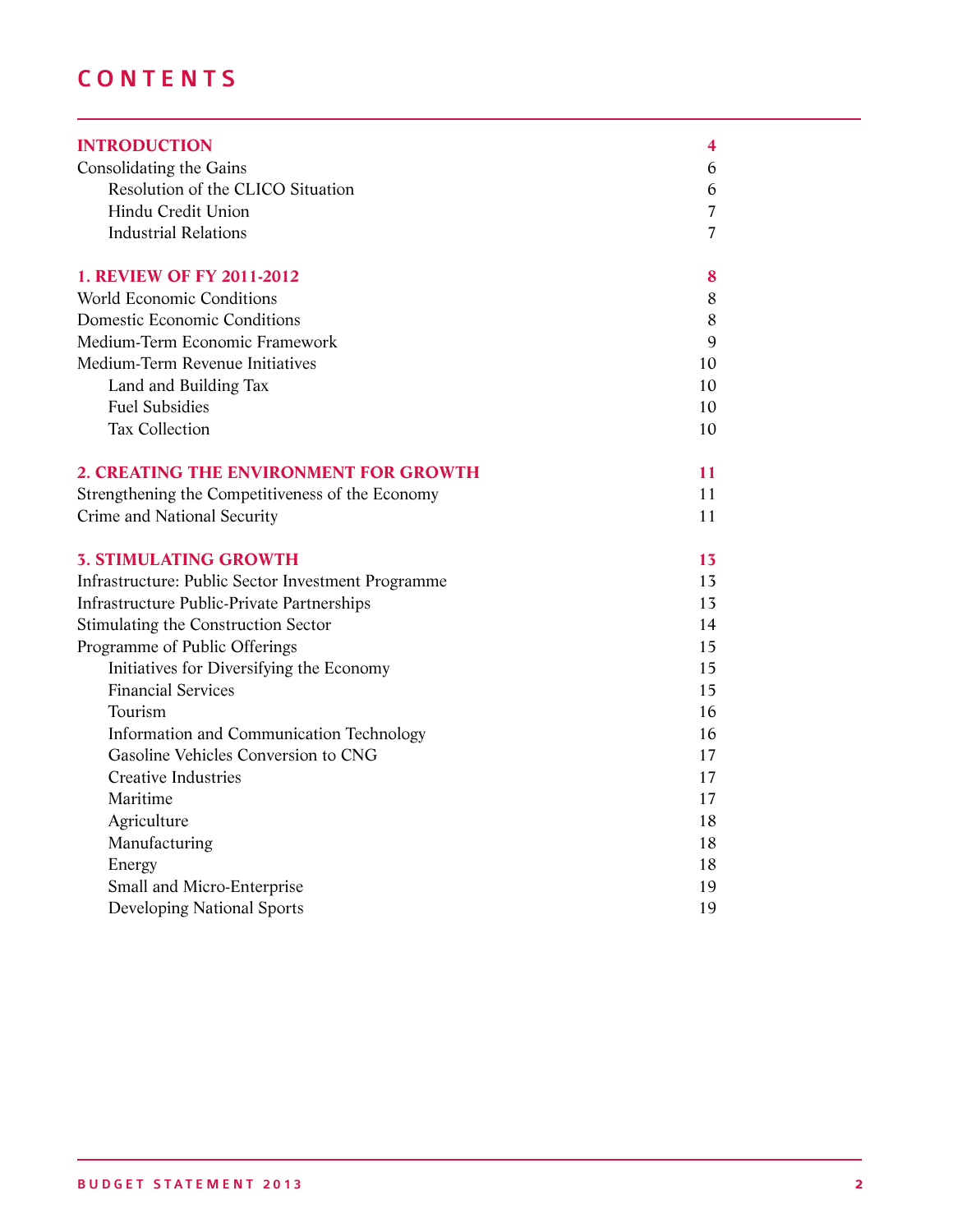| <b>4. DEVELOPING HUMAN CAPITAL</b>              | 21 |
|-------------------------------------------------|----|
| Broadening the Knowledge Base                   | 21 |
| <b>Access to Quality Education</b>              | 21 |
| <b>Higher Education</b>                         | 21 |
| Skills Training                                 | 21 |
| <b>Expanding Health Services</b>                | 22 |
| Restructuring of CEPEP and URP                  | 22 |
| <b>5. DEVELOPING QUALITY OF LIFE</b>            | 23 |
| <b>Maintaining Social Protection</b>            | 23 |
| National Insurance Board: Increased Benefits    | 23 |
| Housing and Home Ownership                      | 23 |
| <b>Environment and Water Resources</b>          | 24 |
| Transport                                       | 24 |
| Gaming Industry                                 | 24 |
| 6. TOBAGO                                       | 25 |
| <b>7. FISCAL MEASURES</b>                       | 26 |
| 8. BUDGET: ESTIMATES OF REVENUE AND EXPENDITURE | 31 |
| <b>9. CONCLUSION</b>                            | 32 |

Cover design: Ross Advertising Inside pages: Paria Publishing Co. Ltd. Printing: Caribbean Print Technologies Limited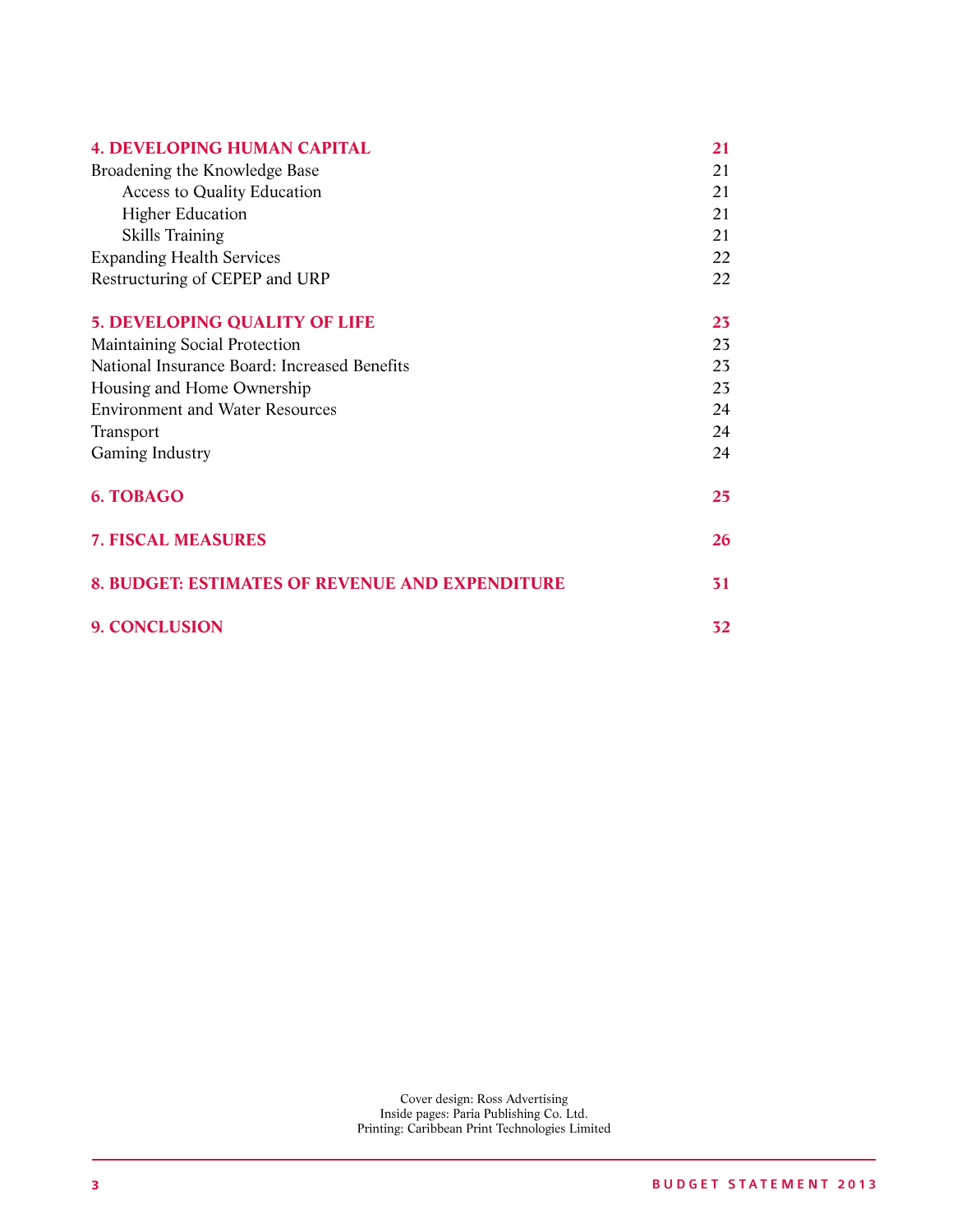Mr Speaker, it is my privilege to deliver the third Budget of the Peoples' Partnership Government Administration led by the Prime Minister, Honourable Kamla Persad-Bissessar; but very importantly Mr Speaker, it is also my distinct privilege to deliver my first Budget to this Honourable House; and in particular, on the occasion of our Fiftieth Anniversary of Independence. I would also like to take this opportunity to thank the Prime Minister for the confidence she has placed in me as a Member of Cabinet as well as to spearhead the extremely important role of managing the dynamic economy of Trinidad and Tobago, as we lay the foundation for the next 50 years of growth and development of our nation.

This budget will focus on our public policy agenda for transforming this country with solid platforms for good quality job-creation and for ensuring that the wealth so created is distributed to our national citizenry in a fair and equitable manner. The theme of the 2013 budget statement: Stimulating Growth, Generating Prosperity therefore reflects the policy agenda which we have established.

Mr Speaker, I have had just three (3) months to prepare this budget statement. That notwithstanding, the exercise has been as enjoyable as it was challenging. Although I readily admit that there is much more to be done before we can craft all the changes required for transforming our economy, the work done by my predecessor, the Honourable Winston Dookeran, has been a foundation on which I was able to build; and for this I thank him.

I wish also to pay tribute to the members of staff at the Ministry of Finance and the Economy for the long hours of arduous work dedicated to the preparation of this Budget. Their analytical insights and their exchanges on what constitute best practices in many public policy

arenas provided a forum within which policy could be debated and developed; but what stands out is their expertise, dedication and limitless energy which truly make the Ministry of Finance and Economy the quality institution that it is.

I would also like to express my appreciation to the Minister of Trade, Industry and Investment and Minister in the Ministry of Finance and the Economy, Senator. the Honourable Vasant Bharath and the Minister of State in the Ministry of Finance and the Economy, the Honourable Rudranath Indarsingh, for sharing the responsibilities of a very demanding Ministry. To those in the private sector, in particular, the business and labour associations and the non-governmental institutions which provided written submissions, many of which were comprehensive and extensive, I wish to convey my sincere thanks. It is my intention to continue, even after this budget is read, this process of engagement with the various stakeholders and organisations which preceded the budget preparation exercise.

I have laid in Parliament eleven (11) documents prepared by various Ministries and those documents also informed the preparation of this 2013 budget statement.

Mr Speaker, I ask the indulgence of this Honourable House as I would want to take some time in these opening remarks and in this Budget Statement, to share my thoughts with the national community on the way forward. There has been considerable debate on how to address the problems of economies in both developed and developing countries, including Trinidad and Tobago. The approach involves a policy choice between stimulus or austerity measures. It is my view that the policy choice depends importantly on the particular situation facing each country. Clearly,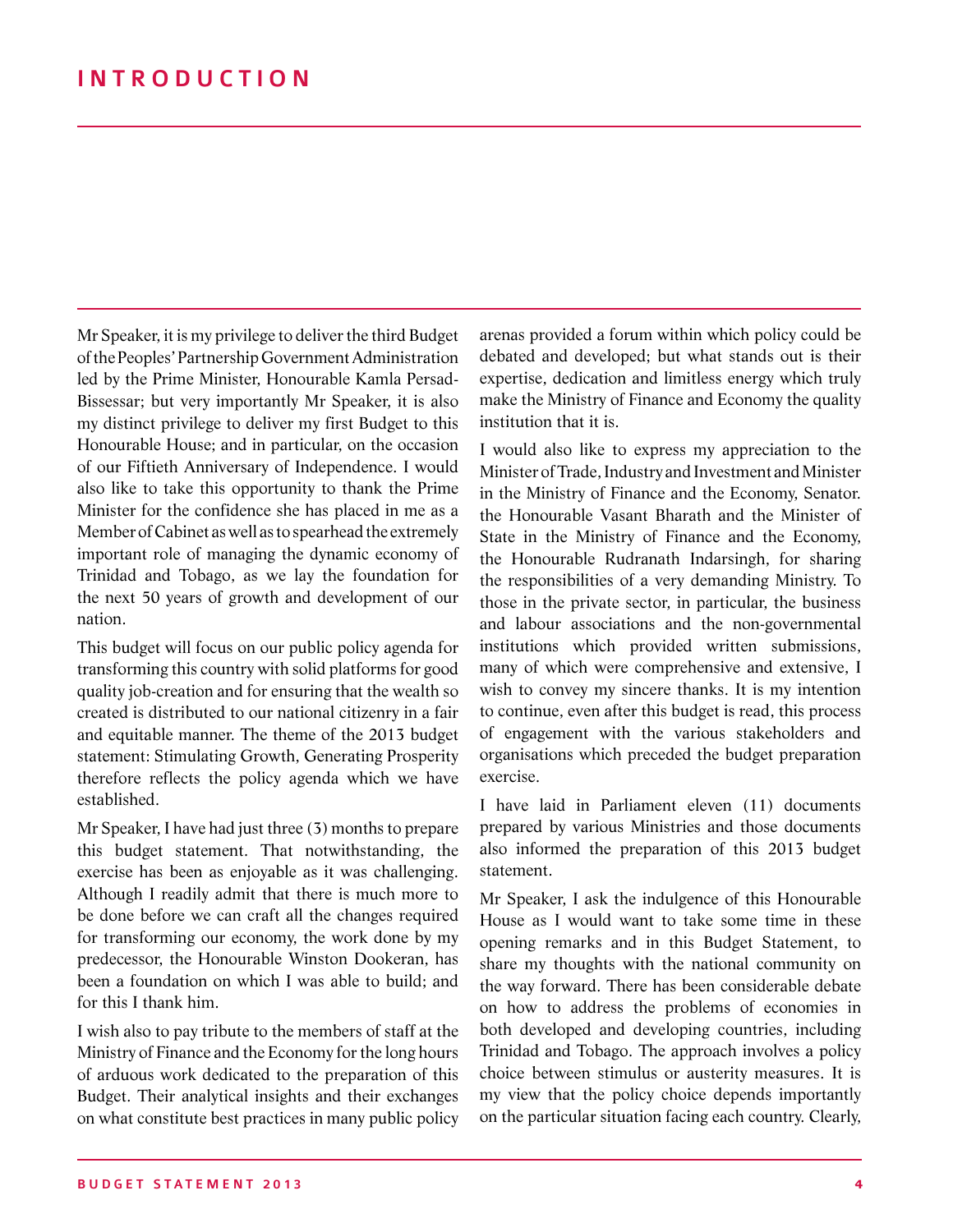countries which have healthy foreign exchange reserves or whose currencies are regarded as reserve currencies have more flexibility to pursue expansionary and growth-enhancing policies at the macro-economic level. On the other hand, countries with high debt-to-gross domestic product levels (GDP), inadequate foreign exchange reserves and financial sector weakness, lack the fiscal space to pursue anything other than austerity measures.

The policy choice for this country is clear. We have a strong foreign exchange position; a low debt-to-GDP level and a robust, well-capitalised banking system. We have room to pursue a policy of stimulating the economy; but this does not mean that we can tolerate extravagant spending. The current condition of the global economy requires us to be measured and watchful even as we seek to make the required investments in social and physical infrastructure aimed at boosting further the growth of the national economy. The situation requires a judicious mix of measures. My focus in this budget will be to provide a strong stimulus boost to the economy aimed at accelerating the growth momentum.

Mr Speaker, while we shall pursue a policy designed to generate economic growth, the return to a balanced budget over the medium term is central to our economic and financial programme. We have taken the deliberate decision to operate this year with a deficit. This is required to provide the needed stimulus at a point when the economy is emerging from a difficult period. We recognise also that to seek to achieve a balanced budget in a shorter time-frame would risk destabilising the incipient recovery; yet we have begun a rigorous review of all expenditure including subsidies and transfers which absorbs approximately 20.0 per cent of the national budget. We propose to achieve our target of a balanced budget by establishing a reduction in the equivalent of a minimum of 1.0 per cent of GDP per year over the next four years.

Our approach to addressing the task at hand focuses on three (3) broad areas:

- stimulating growth, which will result in increased revenues for the private and public sector;
- refocusing government expenditure to create more value for money; and
- building a competitive economy through focused investment and a targeted reform agenda.

Notwithstanding this, it is clear that deep reforms are necessary to make our economy truly competitive; but these reforms need to be carefully thought through and what is clear from the experience with the Revenue Authority and the Property Tax is that there must be widespread consultation. The reform measures will be phased in over the next three years in order to facilitate this consultation process and to ensure that the most disadvantaged do not suffer disproportionately. Our strategy is to allow the multiplier effect of the growth initiatives in this budget to feed through to income levels. Over the next few years, we will develop our reforms in a thorough manner so that, with implementation, the impact on the most vulnerable within the society would be mitigated.

We intend to refocus our social welfare programmes. Participants and beneficiaries will be encouraged over the next three (3) years to acquire such skills which would make them more meaningful contributors to the productive base of the economy. This represents a hand-up and not a hand-out approach. We shall also commence a gradual reduction in transfers to state enterprises starting from this year. Our approach will be even-handed, both for individuals as well as for businesses, whether they are in the private or in the public sector; but let me emphasize, it will be undertaken in consultation with the affected stakeholders; and it will be done on a gradual basis.

Mr Speaker, further industrialisation beyond the oil and gas sectors has become an imperative in light of the secular decline in production levels and volatility in prices. In the short-term, we shall focus on expanding investment in national infrastructure, in particular, physical infrastructure. This is necessary not only for enhancing efficiency and productivity, but also for laying a solid foundation for increased competitiveness in our economy. To this end, the Ministry of Planning and Sustainable Development will continue to rollout the five (5) physical growth poles in a collaborative effort with the construction sector. These are located in:

- North-East Tobago;
- • Central Trinidad, covering Couva, Charlieville, Carapichaima and Chaguanas;
- South-West Trinidad;
- East Port of Spain; and
- the North Coast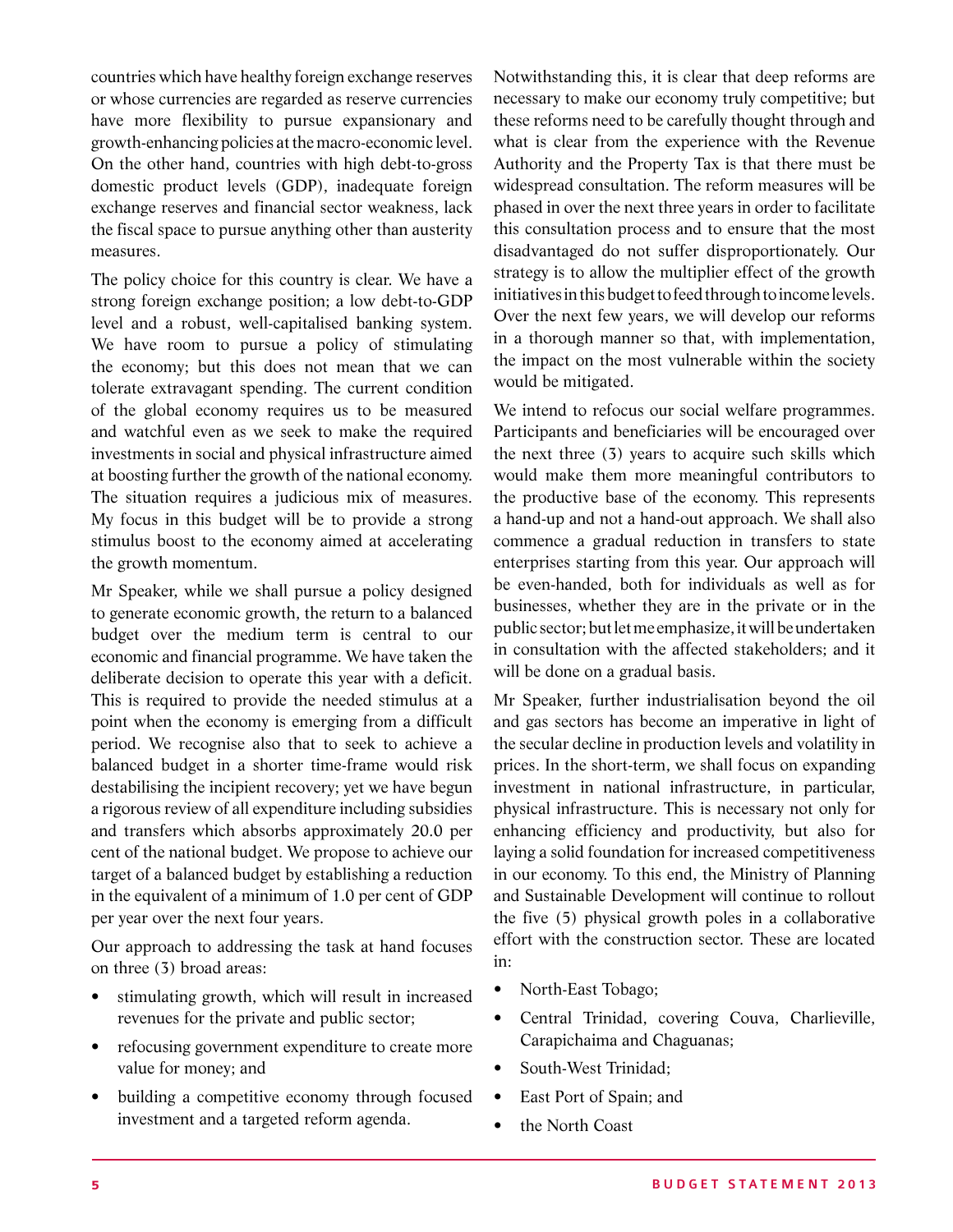We remain committed to partnering with the Inter-American Development Bank to establish a sustainable heritage city in East Port-of-Spain. This will include the communities of Belmont and Gonzales. The project with the IDB is being developed under the Emerging Sustainable Cities Initiative (ESCI) with East Port of Spain being one of the five (5) cities in Latin America and the Caribbean being targeted by the IDB for transformation.

Mr Speaker, our construction sector has been damaged by exposure to the turbulence of economic cycles. We are in the process of developing a twelve (12) year programme of capital works together with a separate programme of financing which will focus on roads, bridges, waterways, electricity generation and telecommunication networks. We envisage the generation of business on an on-going basis as well as employment opportunities for both skilled and unskilled labour in the construction sector.

Within our programme for diversification we shall focus on those other sectors which we have evaluated as having the greatest potential for growth. While the non-energy industrial drive will be high on our agenda we recognise that energy will remain a dominant sector for the foreseeable future. Commencing in this fiscal year, and bearing in mind that such energy investments have a  $5 - 7$  year gestation period, we shall implement a number of initiatives for stimulating direct local and international investments. They will focus on upstream exploration and production activities in the oil and gas sector.

These stimulus measures will require significant additional funding. However, to minimise the burden on the Treasury, we shall seek to deepen the involvement and partnership with the private sector, including through public-private partnerships. These arrangements are aimed at reducing the financing requirements from the tax-payer and deepening the role of the private sector in the development process. After consultations with the relevant and affected stakeholders I intend to obtain additional financing from wider public participation in the ownership of selected Government assets.

#### CONSOLIDATING THE GAINS

Mr Speaker, there are three (3) issues which must be resolved if we are to put some of the difficulties of the past two years behind us. The first two relate to CLICO and the Hindu Credit Union and the third issue relates to our industrial relations climate.

#### RESOLUTION OF THE CLICO SITUATION

The CLICO and Hindu Credit Union Matters have dragged on for far too long. I intend to bring these matters to a close this year.

As an initial step, I would like to share with this Honourable House the substantial progress this Government has made in resolving the financial debacle, consequent on the collapse of the Hindu Credit Union and in early 2009 that of the CL Financial Group. The cost to the national community has been substantial—an amount of \$19.7 billion or 13.0 per cent of our current GDP; yet this expenditure was necessary and decisive for containing an economic and financial crisis.

However, we took steps to ensure that the CLICO impact on growth and employment was not as severe as has occurred in other countries affected by their own financial crises.

As part of the overall solution we shall incorporate a new insurance company into which those traditional policies and other assets will be transferred from CLICO. That new company will continue to manage the traditional policies.

As this Honourable House would recall, we are discharging the liabilities held by individual and corporate investors in Short-Term Investment Products (STIPs) in two components: cash payments for amounts less than \$75,000 and combination of cash and zerocoupon 1-20 year bonds for amounts over \$75,000.

I am pleased to report that as at September 18, 2012 25,115 STIP holders, including credit unions and trade unions, accounting for \$10.268 billion have accepted the Government's settlement offer. We shall launch the CLICO Investment Fund on November 1, 2012, and on January 2, 2013, trading will begin on the Trinidad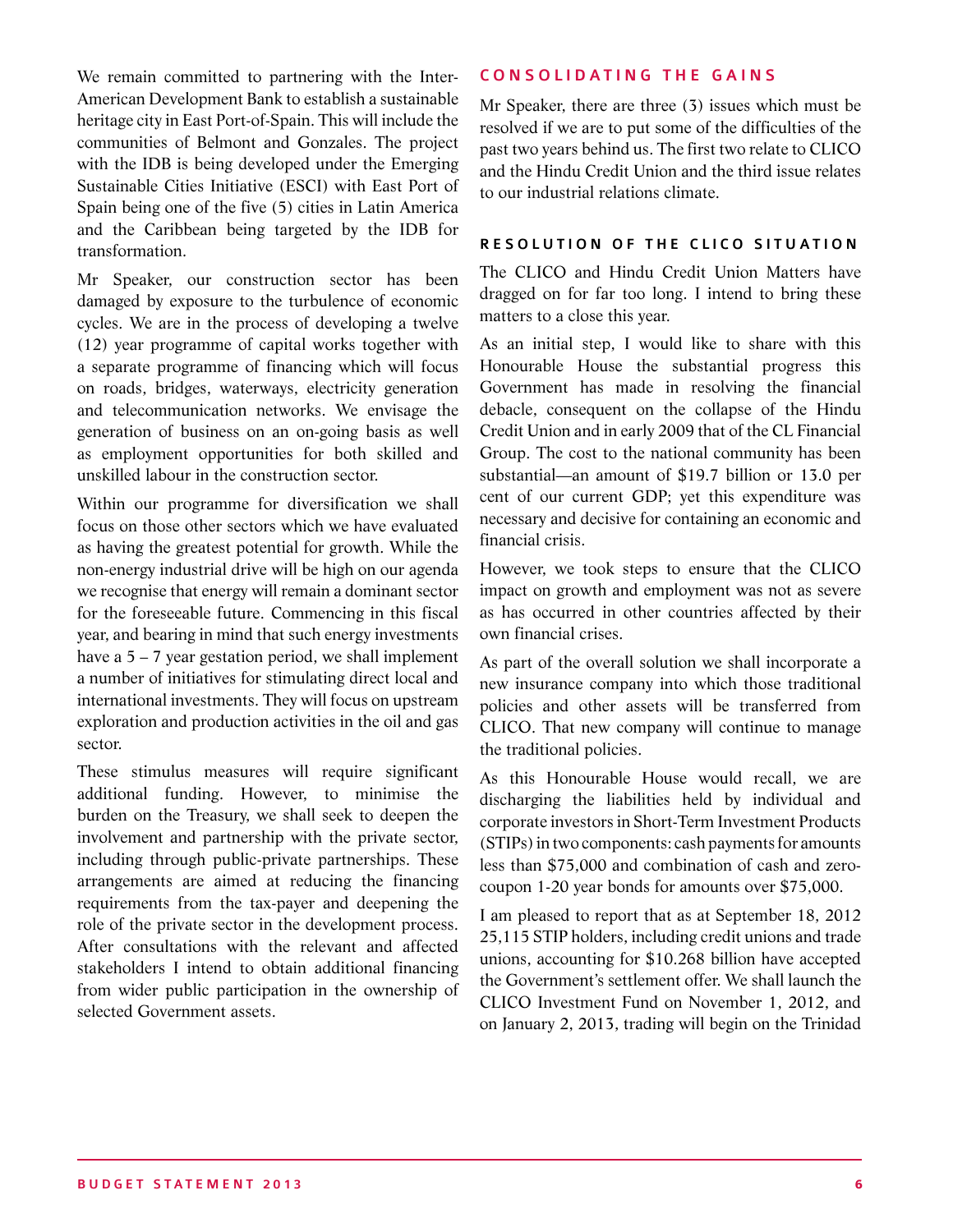and Tobago Stock Exchange for the units of those persons who exchanged their 11–20 year bonds for units in the CLICO Investment Fund. This action will bring the CLICO matter to an end, having settled all the obligations committed by this Government.

In keeping with arrangements in place for similar Funds, we have arranged in the Budget for the income generated by the Fund to be tax-exempt in the hands of investors.

#### HINDU CREDIT UNION

We have in place a similarly-structured settlement plan for depositors and shareholders of the Hindu Credit Union Co-operative Society Limited which is currently in liquidation. The settlement arrangement for those beneficiaries with balances under \$75,000 has commenced. It amounts to \$184.9 million and approximately \$60 million in payments have been effected. The arrangement for those beneficiaries over \$75,000 will commence from November 1, 2012. The cost of this is \$521.1 million.

#### INDUSTRIAL RELATIONS

The third area relates to our Industrial Relations climate. Mr Speaker, the Government is deeply conscious of the role of the representative unions and their respective umbrella organisations in the economic transformation and the growth of the country. The representative unions are our social partners and I wish to thank the National Trade Union Centre, the Federation of Independent Trade Unions and the Non-Governmental Organisations for meeting with me and for providing a wide range of proposals for addressing our current economic and financial challenges. I wish to assure that this Government and, more particularly, the Minister of Labour and Small and Micro Enterprise Development, will continue these consultations and seek to establish a basis for meaningful dialogue and the development of a broad set of initiatives which could inform public policy over the medium-term.

I extend an invitation to our colleagues in the Trade Union movement to participate in this dialogue and establish a basis on which a framework for the development of our nation can be established. In this regard, as a signal of our intention, over the last few weeks I have taken proactive measures to bring to an end a number of trade disputes.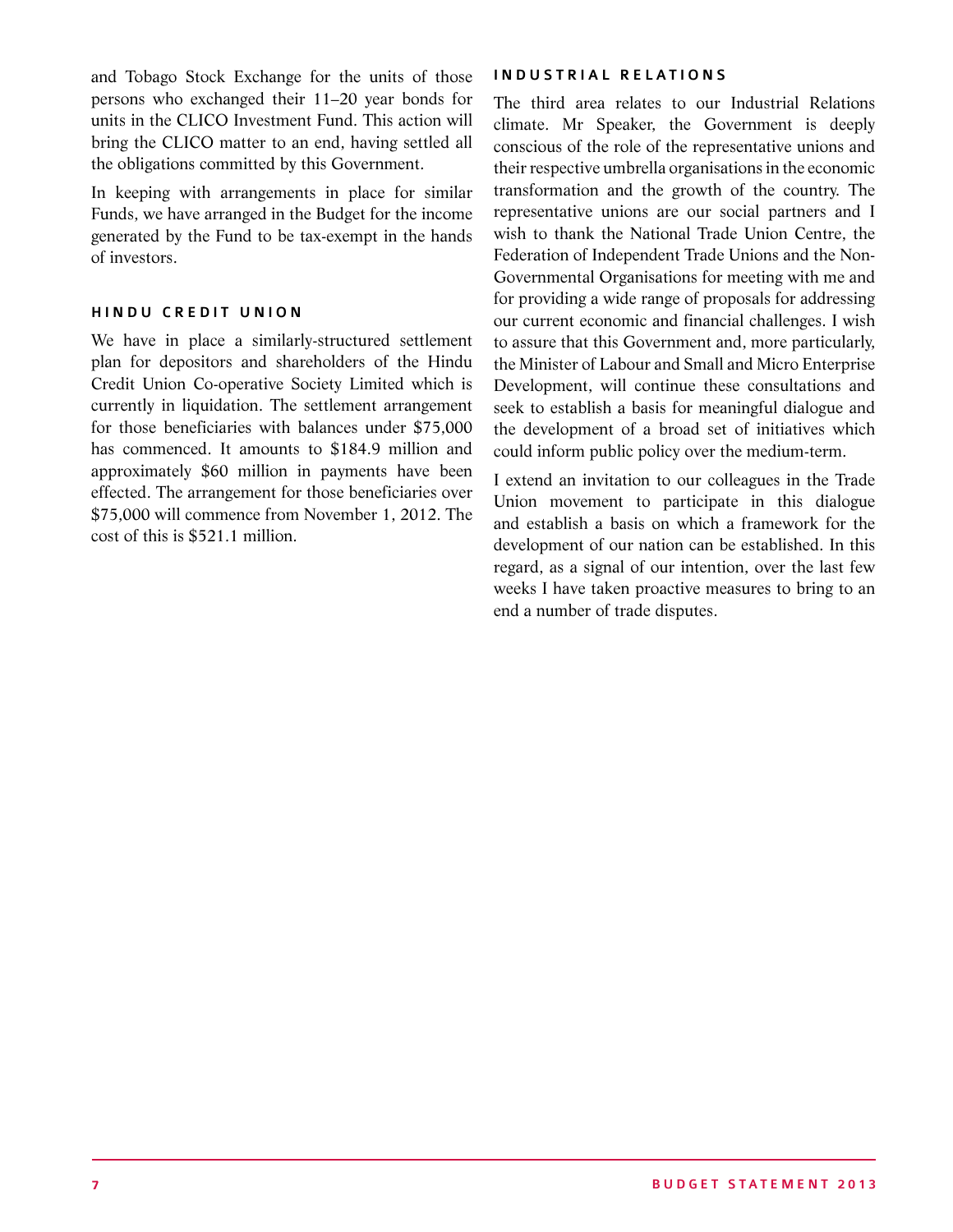Mr Speaker, I wish now to turn to a review of the financial year 2011–2012.

#### WORLD ECONOMIC CONDITIONS

Mr Speaker, in October 2011, my predecessor, the Honourable Winston Dookeran, presented the second Budget of this Administration. At that time the country was still in a difficult environment following the 2008– 2009 global economic crisis. The country had incurred three (3) successive budgets with fiscal deficits from 2009 to 2011; and the global economy which was expanding at an annualised rate of 4.3 per cent in the first quarter of 2011 was expected to re-accelerate in the second half of the year. An environment of hope was being generated.

It is now clear that the 2011 global recovery was not as strong as was originally envisaged. The International Monetary Fund (IMF) is now forecasting global growth to be 3.5 per cent in 2012 and 3.9 per cent in 2013; yet, significant downside risks will continue to impact upon these growth projections, in particular, the renewed deterioration of sovereign debt markets in the European Union, the slow-down in the Chinese and Indian economies and the 'fiscal cliff' becoming a reality in the United States in early 2013.

While the threats are real, I am reasonably assured that policy measures agreed within the Euro area would be adopted as would be the implementation of a credible medium-term fiscal plan in the United States. These policy actions would constitute a significant step towards putting the European Union on firmer ground and restoring sound growth rates in the United States. They will accordingly reduce the prevailing down-side risks to the world economy in 2013, creating in the process conditions for a sustainable resumption of world economic activity.

Although the Caribbean region expanded by 2.2 per cent in 2011, the region's growth is being undermined by high debt levels, elevated international oil prices, weak growth in tourism, and the constant threat of natural disasters. As such, the International Monetary Fund is playing a significant role in providing support and finance to a number of regional countries. Indeed, the economies of the Organisation of Eastern Caribbean States (OECS) are expected to experience a sharp period of austerity over the next three years.

On a positive note, the natural resource-exporting countries: Guyana and Suriname fared much better than the region's tourism-based economies. They registered growth rates in excess of 4.0 per cent in 2010 and 2011. As such, the regional recovery is expected to be moderate, at best, in the medium-term.

Mr Speaker, these are my expectations. I shall now turn to conditions in the domestic economy.

#### DOMESTIC ECONOMIC CONDITIONS

Mr Speaker, the evolving and changing global economic environment will continue to influence the economic conditions in Trinidad and Tobago. Although the global outlook is still very worrisome and will continue to pose a challenge for regional recovery, we are encouraged by the prospects for Trinidad and Tobago.

After three (3) years of negative or negligible growth during the period 2009-2011, the economy reached a turning point in 2012. Growth is expected to be in the vicinity of 1.2 per cent. The return to economic growth in 2012 is anchored on the improved performance of the non-energy sector:

the current account balance of payments have been consistent and stable recording surpluses of US\$2.258 billion in 2011 and a projected US\$2.443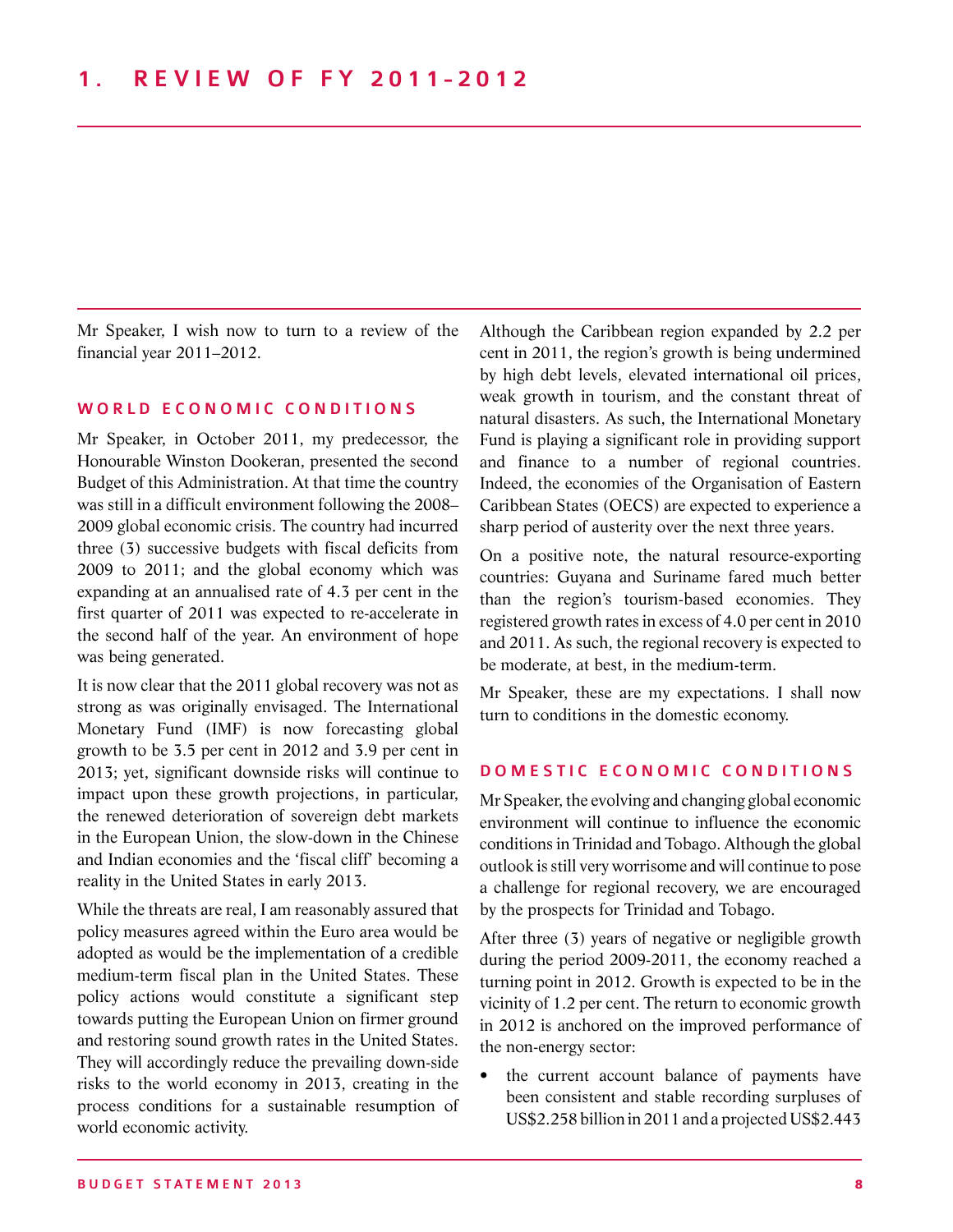billion in 2012, providing ample evidence that the country remains in a strong balance of payments position. Moreover, consistent with its international responsibilities, Trinidad and Tobago continues to be a creditor member of the International Monetary Fund; that is to say, rather than being a borrower of funds from the IMF, Trinidad and Tobago is a lender to that institution

- the principal economic and financial buffers: i.e. official reserves and the Heritage and Stabilisation Fund have been growing; the foreign exchange reserves reached a level of US\$9.823 billion in 2011 and are expected to close 2012 at US\$10.28 billion covering 14.3 months of imports. As at August 31 2012, the Heritage and Stabilisation Fund stood at US\$4.547 billion. In 2011 the Fund was the best performing Sovereign Wealth Fund in the world. It generated a rate of return of 9.2 per cent;
- the inflation rate has declined and has averaged approximately 7.1 per cent per annum in the period  $2011 - 2012$ , from a high of 10.6 per cent in 2010. Our policy-driven agenda has been aimed at expanding domestic food production which had been the main contributor to the higher rates of inflation since 2006;
- the unemployment rate in 2011 of 4.9 per cent reflected a level of full employment;
- the public sector debt relative to GDP has been relatively stable over the period 2009 – 2011 averaging 38.0 per cent. However, in 2012 the ratio rose to 46.6 per cent, as I have included the debt issued in respect of the CLICO Settlement Offer; but at the level of 46.6 per cent it remains well within acceptable international benchmark levels;
- foreign direct investment continues to be buoyant, averaging US\$879.0 million in the period 2010 – 2012;
- external debt servicing relative to the export of goods and services remains sustainable at a relatively low ratio of just 1.2 per cent of GDP in 2011;
- the banking system remains sound as the banks, subject to best practice and bank supervision, are well-capitalised with a capital to risk-adjusted asset ratio of 23.3 per cent, well above accepted international standards; and

private sector credit is increasing steadily, reflecting a gradual return of private sector confidence.

By any standards, these indicators represent strong economic fundamentals. The international rating agencies have confirmed these assessments with Standard and Poor's maintaining its investment grade status rating of A and Moody's Investor Services its rating of Baa1.

Mr Speaker, there can be no doubt that these indicators are a testimony to a well-managed economy. In 2010 with a host of financial burdens such as CLICO and the Hindu Credit Union and while the world was reeling from the effects of a recession, our government ensured that Trinidad and Tobago's economy remained stable and strong. This is a feat to which few countries in the world can claim. And we did this while reducing inflation, reducing poverty, reducing unemployment, increasing foreign exchange reserves and increasing the Heritage and Stabilisation Fund.

#### M edium - T erm E c o n o mic Frame - WORK

Mr Speaker, the 2013 Budget is anchored within a structure of solid financial and economic buffers. The domestic economy has been extremely resilient to the volatility in the global recovery process and remains strong and stable. With projected annual growth rates of 2.5 per cent and inflation rates of 5.6 per cent, our medium-term fiscal framework 2013-2015 achieves the following: -

- (1) it strikes an appropriate balance between consuming, saving and investing energy revenue with a view to ensuring the continuation of net savings of energy wealth in official reserves and for future generations in the Heritage and Stabilisation Fund;
- (2) it seeks to put us firmly on track for achieving a balanced budget by 2016 as well as for maintaining debt stability. These objectives would be achieved by a return to growth, a gradual reduction in the fuel subsidy and by strengthening tax-collection efforts through institutional strengthening and technological enhancements;
- (3) it manages the commitment to transfers and subsidies; through appropriate screening and targeting; and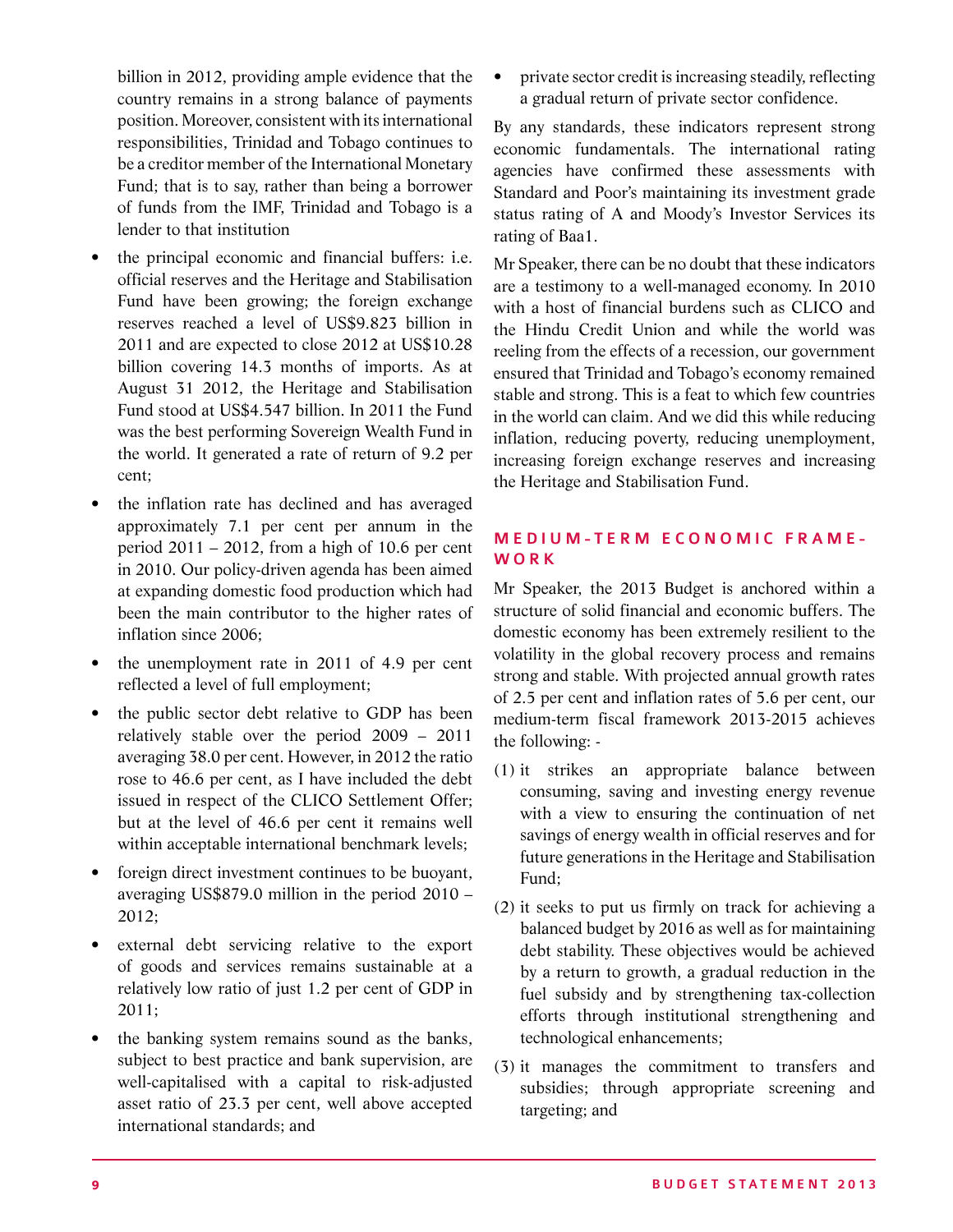(4) it elicits sizeable public and private investment from the energy sector. For the period 2013- 2015 average annual private energy investment is projected at US\$2.435 billion and average annual public sector energy investment at US\$581.0 million. In total, this amounts to new investments of US\$3.016 billion per year for each of the next three years. This is based on the data provided by companies in the energy sector. In TT dollar terms, this amounts to an annual investment of approximately \$20.0 billion.

#### M F D I U M - T F R M R F V F N U F I nitiatives

Mr Speaker, the transformation of Trinidad and Tobago into a modern high-performing engine of growth would require a fiscal regime which would enhance the competitiveness and productivity of the national economy in particular the non-oil economy while at the same time generating appropriate public revenues to meet our acknowledged commitments. While we have revised regularly our oil and non-oil tax regimes, evolving and changing domestic and international considerations have compelled us to conduct a comprehensive review of the current tax structure. I shall do so in fiscal 2013. I envisage an outturn over the medium-term which would ensure that the country generates the revenue to meet our required public expenditure

In the interim we have examined several scenarios for arriving at a balanced budget within our proposed time-frame. Three (3) important initiatives have been identified:

#### LAND AND BUILDING TAX

First is the Land and Building Tax. During the course of the next fiscal year I propose to put in place a regime which will cover residential, commercial, agricultural and industrial land and this regime will be fairer and more equitable than that which was previously proposed. We shall continue the waiver of tax liabilities which commenced in 2010 until the complete framework for implementing this tax is put in place.

#### FUEL SUBSIDIES

Second, is the fuel subsidy. I propose to address the inefficient allocation of resources and the associated budgetary implications of the fuel subsidies as we move towards a balanced budget over the medium term.

#### TAX COLLECTION

Third, is a comprehensive review of our tax system. This review will cover the entire tax system, including tax policy, administration, and enforcement. It will encompass all sources of government revenue and focus on tax revenue, including personal and corporate income tax, Value Added Tax and excise duties as well as capital and property taxes. It will also examine the net benefits to the government for charging fees for the goods and services it provides.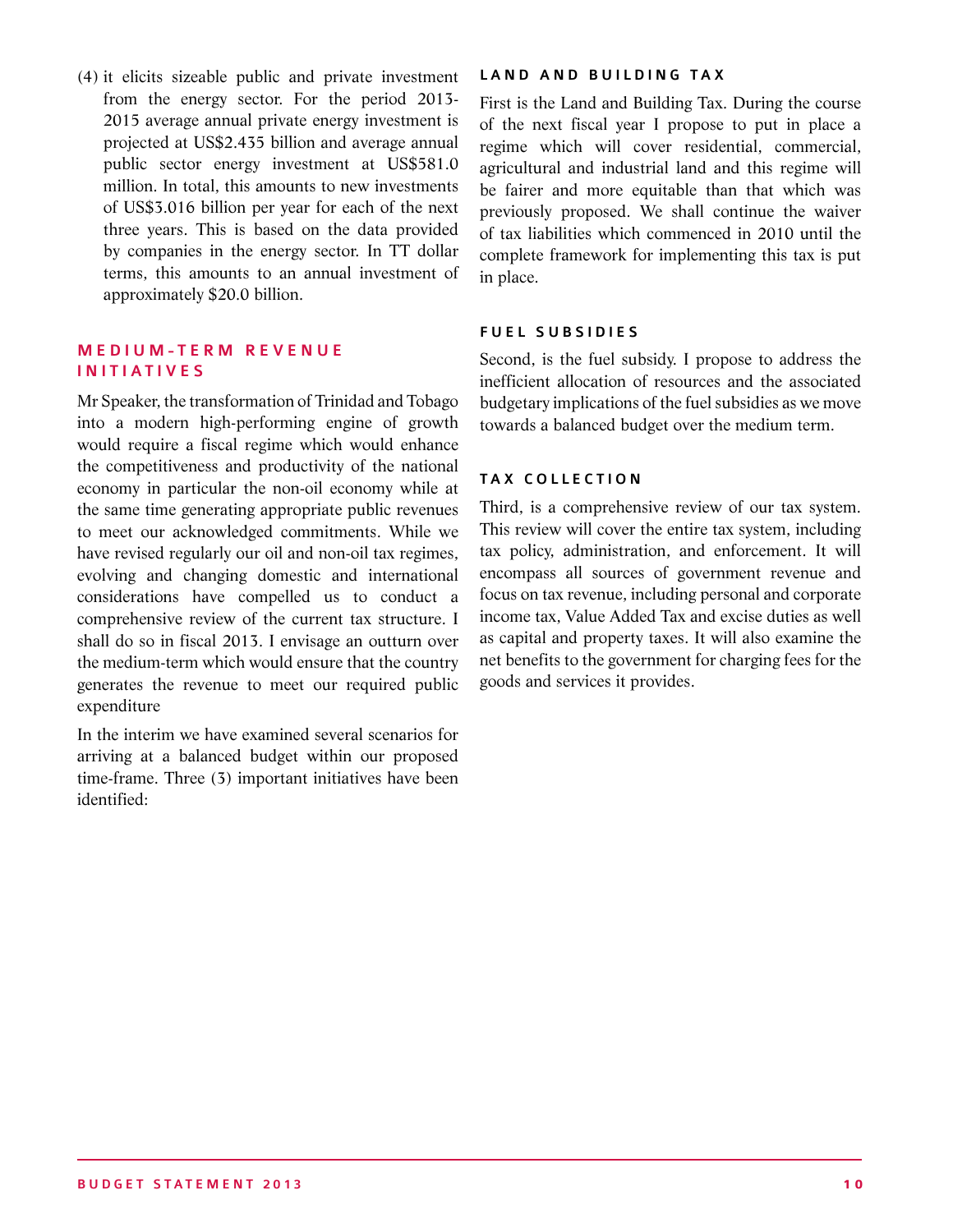#### STRENGTHENING THE COMPETITIVENESS OF THE **E C O N O M Y**

Mr Speaker, the ability of the economy to generate sustainable wealth rests on its productivity and international competitiveness. Trinidad and Tobago currently stands at 68th position out of 183 countries globally in the World Bank's 2012 Ease of Doing Business Rankings—an improvement of 13 places from when this Government took office in 2010. However, this is nowhere near where we should be, if we are to attract further investments and accelerate the transformation of the economy.

A World Bank Report covers some nine (9) areas where Trinidad and Tobago has under-performed in the area of business facilitation. These include such areas as starting a business, through registering property, getting credit, dealing with construction permits, trading across borders, protecting investors, paying taxes, enforcing contracts to resolving insolvency. The Ministry of Trade, Industry and Investment, is collaborating with various agencies to address these areas as we position ourselves to compete in the global economy and restore investor confidence.

In this regard, the Single Electronic Window for Trade and Business Facilitation under the Ministry of Trade, Industry and Investment was commissioned earlier this year and currently provides a range of key business services electronically to the private sector according to predictable service standards. The Asycuda World System, managed by the Customs and Excise Division of the Ministry of Finance and the Economy has also been implemented. Within the next quarter, these two systems will be integrated to provide a seamless, efficient service to the private sector.

Further, in an attempt to streamline the investment approval process locally, the Government has designated invesTT as the National Investment Facilitation Agency of Trinidad and Tobago. invesTT will therefore now be responsible for the client management for all major investments locally which will reduce the burden of investors in dealing with the GORTT. The Business Development Company Limited will also be restructured and rebranded as ExporTT to focus exclusively on building the competitiveness of firms to be export-ready.

Mr Speaker, the Minister of Trade, Industry and Investment will elaborate on all of these areas during his contribution.

#### CRIME AND NATIONAL SECURITY

Mr Speaker, the crime situation remains troubling and deeply worrisome. We recognise that the early reduction of the statistics in this area is an important pre-condition for economic growth. We have therefore established the goal of reducing violent crimes by 50.0 per cent within the next three years. Our approach to achieving this objective will rely on three distinct strategies: -

- strong law enforcement;
- sustained social interventions, especially for at-risk youth; and
- strengthening of the criminal justice system.

The joint army/police patrols deployed in hot-spots have demonstrated the efficacy of strong, well-targeted law enforcement measures. We will continue this initiative. We have accordingly commenced the process of implementing a sophisticated communication and logistical coordination system to facilitate more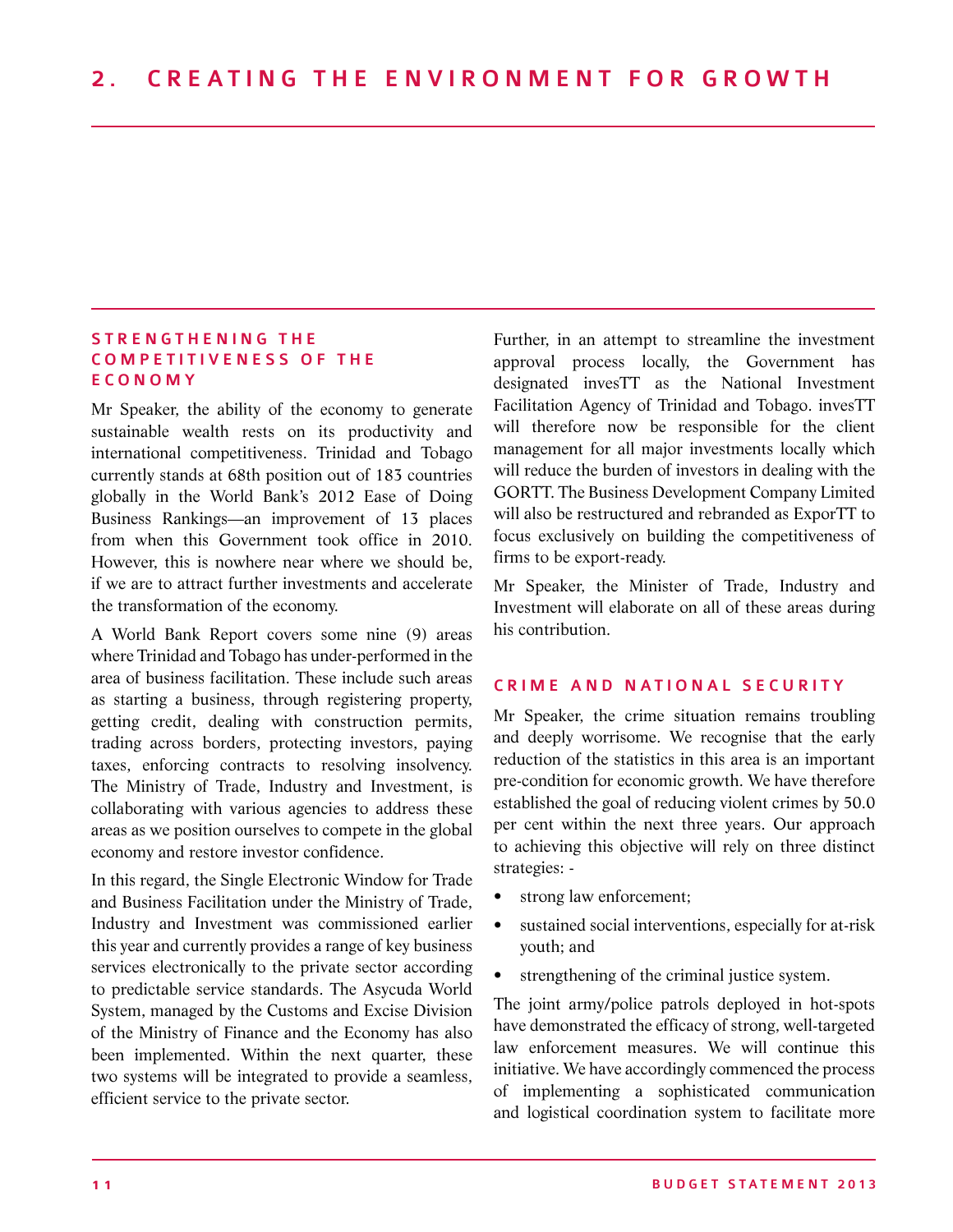coordinated and effective responses by the police service. Police vehicles are now being equipped with GPS technology. 75 police charge rooms are currently being computerised. Video conferencing is now being made available and evidence-based policing using scientific methods for solving crime is being strengthened. We will be re-introducing dedicated police highway patrols and establishing 32 Community Police Units in key areas to increase police presence in high risk areas. We shall establish fixed joint service units in hot spot areas, a strategy that is already producing results as we have recently seen. There has not been a single murder in Laventille for 22 days.

In order to improve the competency level of the protective services, we are commencing the construction and outfitting of a National Security Training Academy. This institution would provide all aspects of training required to bring our law enforcement officials up to the required standard for 21st century policing.

Mr Speaker, we have conceptualised and commenced implementation of a new naval operations plan to combat the drug trade and we have developed a number of social interventions aimed at our most vulnerable and underprivileged communities. These initiatives range from employment, education, motivational programmes, counselling, activities of the popular Life-Support programme and the innovative Hoop-for-Life Basketball intervention. The Minister of National Security would have much more to say in his presentation.

We have initiated programmes to enhance the criminal justice system. These programmes include: support for victims of crime, rehabilitation of prisoners, strengthening of non-governmental organisations and training for prisons officers.

To further bolster these initiatives the Ministry of National Security is ensuring that morale in the protective services is fostered and enhanced. I propose to extend the non-taxable special allowance which is being paid to all members of the protective services to all Special Reserve Police Officers. This measure will be effective October 1 2012.Let us never forget how important a role the protective service play in defence of the nation.

In addition, as a measure to assist with community security, I propose to exempt from customs duties and Value Added Tax the purchase of CCTV cameras.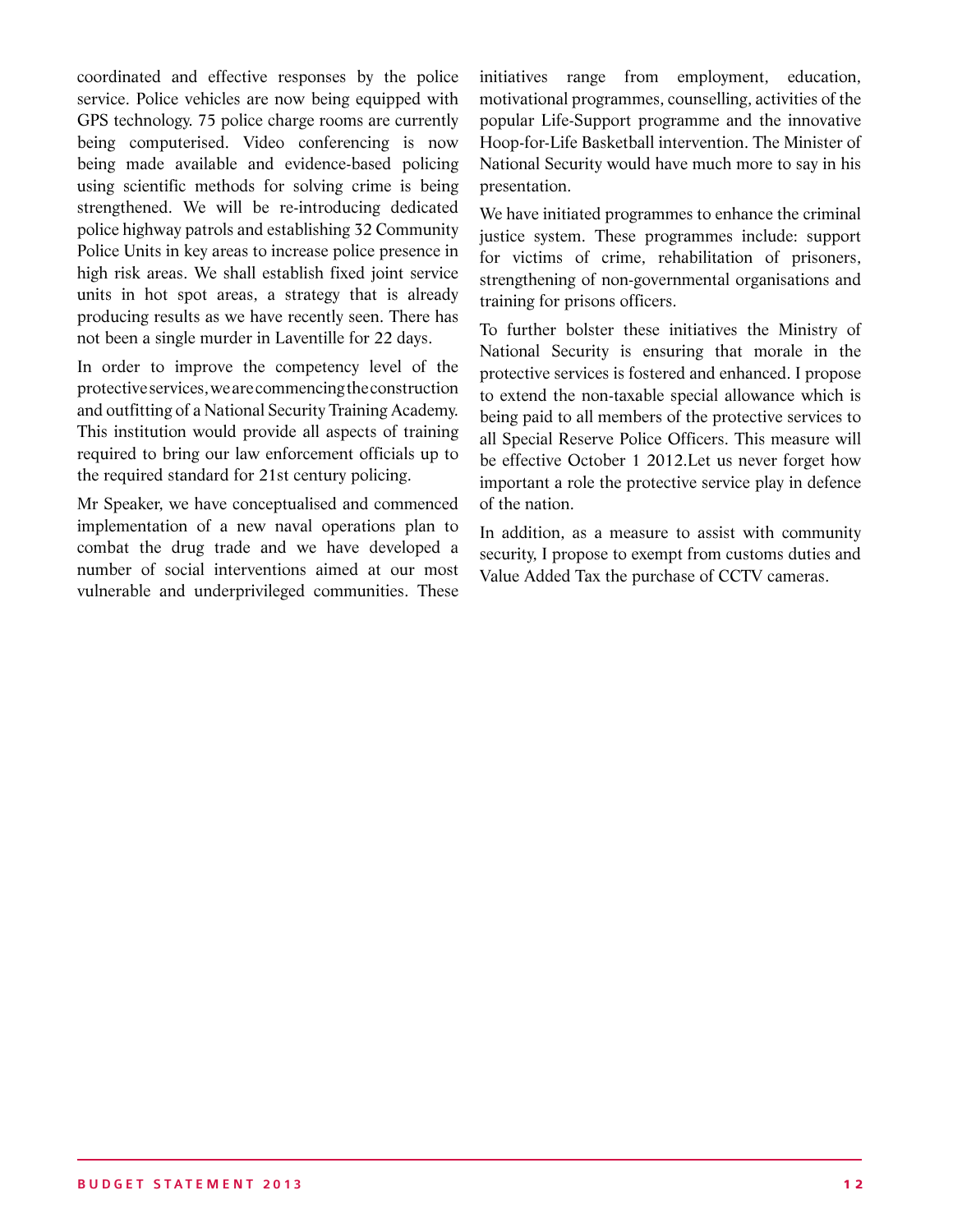Mr Speaker, although the finance and distribution sectors in the economy have shown growth over the past year, the construction and energy sectors continued to decline. Our intent in the short term is to provide a boost to these latter sectors. We expect the multiplier effect of a return to growth in these sectors to provide a further boost to those sectors that are currently growing. Simultaneously, we shall initiate measures to encourage investment in our nonenergy sectors through a business environment which is predictable, transparent and consultative as well as to embark on a significant infrastructure development programme funded both by the PSIP and, to mitigate the effect on our fiscal position, through Public Private Partnerships (PPPs).

#### INFRASTRUCTURE: PUBLIC SECTOR I nvestment Pr o gramme

The first initiative to stimulate growth and create new jobs is the expediting of public infrastructure. The government's role will be significant. In fiscal 2013 we are devoting \$7.5 billion or 4.5 per cent of GDP to the Public Sector Investment Programme (PSIP) and this would be part of a twelve (12) year trajectory as we look ahead to 2025 as the land use policy, physical development plan and growth poles strategy are rolled out. This programme comprises a number of new and on-going projects including those identified by the THA for Tobago, the road and drainage programmes, construction of and improvement works for the Fire Services, the development of lands at Caroni and Orange Grove, the construction of our health facilities, the continuing development of our port facilities including a new port at La Brea, the Debe Campus of the University of the West Indies and the construction of 18 police stations. These represent some of the key

projects among a number of much needed projects for the further development of our nation.

#### IN FRASTRUCTURE PUBLIC-PRIVATE **PARTNERSHIPS**

Mr Speaker, additional to the well-conceptualised and growth-impacting public sector investment programme we are expanding infrastructure. The establishment of public-private-partnerships for rolling-out infrastructure and the associated delivery of services represents the second pillar for stimulating growth. We would now seek to enhance the role of the private sector in economic activities. These partnerships would establish agreements between the Government and private sector entities which would include contractors, operators and financiers. The private partners would undertake a number of activities associated with public procurement to design-buildfinance-operate-and maintain the capital asset to the specifications established by the Government.

This Government will put processes in train in fiscal 2013 for several projects utilising the PPP modality. These projects have already been reviewed by an internationally-based consultant and I outline them here for the benefit of our private sector and the nation as a whole:

#### **1. In the Ministry of Local Government: -**

four (4) Administrative Buildings for the Regional Corporations of Diego Martin, Arima, Princes Town and Penal/ Debe in line with our aim for delivering efficiently services at the local level which represents the foundation for sustainable economic, social and environmental development;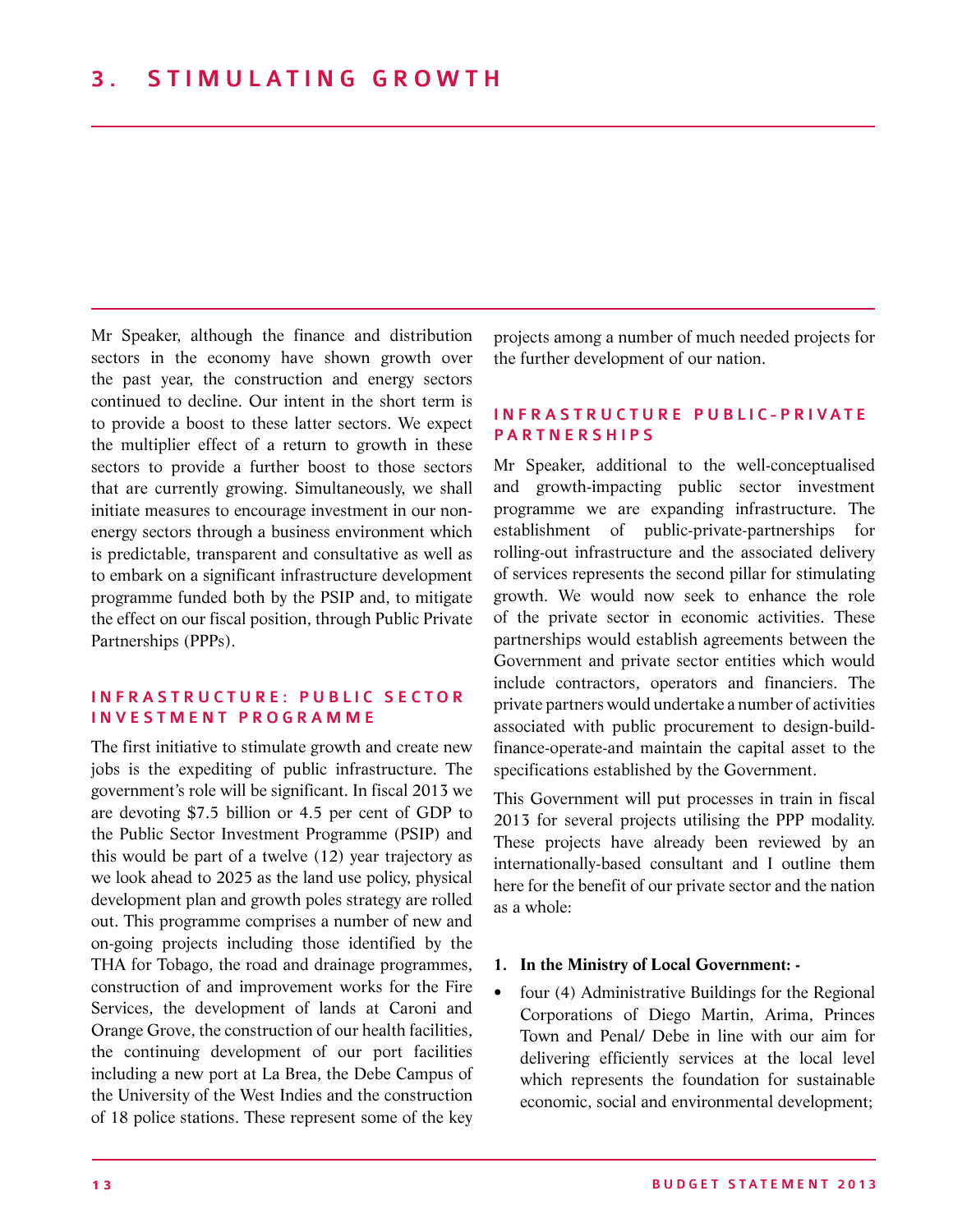#### **2. for the Ministry of Transport:**

- (1) Airport Concessionaires for the Piarco International Airport in Trinidad and the A.N.R. Robinson International Airport in Tobago would seek to improve passenger and cargo handling, in particular for the re-invigorated tourism thrust in Tobago;
- (2) an Open-Ship Registry which will enhance the country's location as a premier port hub and international shipping centre; and
- (3) the La Brea Port which would enable access and docking for newer generation cargo and cruise ships;
- **3. for the Ministry of Works and Infrastructure:**  a number of projects aimed at opening the economic space of Trinidad and Tobago with among others:
	- (1) extension of the Churchill Roosevelt Highway from Cumuto to Sangre Grande which will be phase 1 of the opening up of the north-east coast of Trinidad;
	- (2) an additional access from Cocorite to Chaguaramas to improve access to and to develop the north-west peninsula; and
	- (3) the dualling of the Rivulet Road to improve access to Point Lisas;

#### **4. for the Ministry of Public Utilities:**

Transmission Infrastructure to move power from the recently constructed Trinidad Generation Unlimited 720 megawatt power generation plant into the national grid to ensure optimal utilisation;

#### **5. for the Ministry of Justice:**

four (4) building complexes for accommodating High Courts in Trincity, Carlsen Field, Sangre Grande and Penal with a view to increasing the decentralisation of the court system; and

**6. for the Ministry of Tertiary Education and Skills Training:**

the construction of:

- (1) a COSTAATT Campus in Chaguanas;
- (2) an Integrated Campus in Tobago to house the various public training institutions of COSTAATT; and
- (3) the multi-storey upgrade to the existing structure at the UWI St. Augustine Campus.

Mr Speaker, as we develop and roll out these projects, we invite the private sector to partner with us.

#### STIMULATING THE CONSTRUCTION **SECTOR**

Mr Speaker, we intend to create a construction boom across this nation. We already have in place a programme for lending at 2.0 per cent for home ownership. I now propose

- (1) to expand the housing stock by tax incentives to housing developers. The tax exemptions will be operative for three years beginning with the date of passage of the required legislation;
- (2) to stimulate land development by exempting from taxation profits derived from the development of land for residential purposes provided that the site infrastructure conforms to development planning standards for roads, drainage and all utilities. This incentive will apply where the residential development project commences after October 1, 2012, and the sales are completed within a two year period;
- (3) to utilise the National Self Help Commission to assist communities with disadvantaged and vulnerable citizens in the construction of their own homes. We have established a target of up to 100 houses per year over the next three years; and
- (4) to stimulate the construction of commercial buildings, gains or profit derived from the sale or letting of newly constructed commercial buildings (including multi-storey car parks) constructed within five years from October 1, 2012, will be exempt from corporation tax for a period of five (5) years.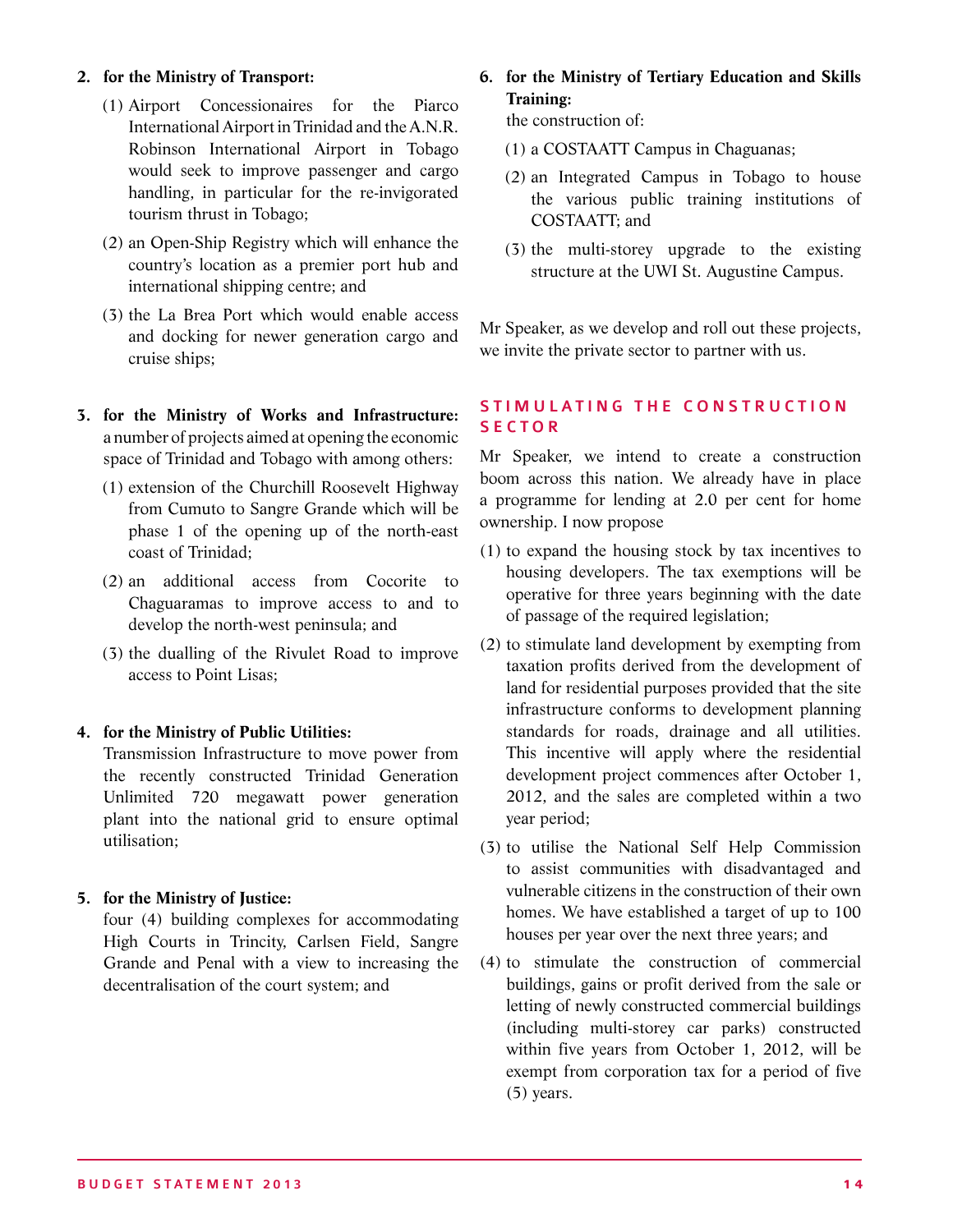#### PROGRAMME OF PUBLIC **OFFERINGS**

Mr Speaker, we are creating opportunities for the private sector to be the engine of growth. We are promoting public private partnerships involving the private sector in activities traditionally provided by the public sector, in particular infrastructure services delivery. Early in the new financial year we propose to revisit the public offerings programme. Consistent with our socially-inclusive policy we have begun to engage the various stakeholders.

We shall put in place appropriate safeguards all in the public interest, including the preferred participation of employees, National Insurance Board, the Unit Trust Corporation, Credit Unions and representative unions in the shareholding of those enterprises which establish listing agreements with the Trinidad and Tobago Stock Exchange. These will include the long awaited Initial Public Offer (IPO) for First Citizens Bank Limited in an amount of 20.0 per cent of its shareholding to be followed by another Initial Public Offer for the Trinidad and Tobago Mortgage Bank a proposed merger between Trinidad and Tobago Mortgage Finance Company and the Home Mortgage Bank. We have consulted with the representative unions and we have given the undertaking that these share issues will be limited and will not be offered to international investors.

#### INITIATIVES FOR DIVERSIFYING THE ECONOMY

Mr Speaker, the third area of growth focus will be on laying the foundation for diversifying our economy. We must reduce the time and the cost of doing business in Trinidad and Tobago. My colleague, the Minister of Trade, Industry and Investment, has already established his goal to make Trinidad and Tobago one of the top destinations for ease of doing business. He has already taken steps to re-structure the Business Development Company and other investment promoting agencies into a new company Export TT. He has also initiated steps towards reducing the length of time required to establish a new company from 43 days to 3 days, and will accelerate other initiatives to achieve our goal.

We have also identified a number of areas for growth and investment with substantial external trade opportunities to achieve our goal of diversifying the

economy. Mr Speaker, the diversification of the economy is a principal goal of this Government. Our objective is to increase the non-energy share of GDP to 66.0 per cent over the next five years. To this end, we have identified a number of areas for growth and investment with substantial trade opportunities. Our priority sectors are: financial services, tourism, information and communication technology, downstream energy industries, agriculture, creative arts and the maritime sectors. I shall provide an overview of our plans in each of these areas in turn.

#### FINANCIAL SERVICES

Mr Speaker, first, we are launching the International Financial Centre by building a Financial Institution Support Services Industry—a sub-sector of the financial services sector. The Trinidad and Tobago IFC Management Company Limited is already engaging financial institutions to consider consolidating their national and regional back-office operations in Trinidad and Tobago. Shared Service Centres would now become the core of a new financial institutions support services industry. In the light of international competition for such businesses, we need to act quickly and we need to act decisively.

On August 29, 2012, Scotiabank Trinidad and Tobago executed a Memorandum of Understanding with the IFC Management Company. This initiative will result in new investment of \$100.0 million and employment of 200 persons. Negotiations are currently on-going with two (2) other financial institutions to locate similar facilities here.

I expect the building of this financial services subsector to generate substantial benefits. It will absorb the continual flow of skilled workers from the tertiary educational institutions. It could provide over the next five (5) years 3,000 good quality jobs for knowledge workers; and on a multiplier effect basis, 6,000 – 12,000 total jobs could be created from the development of the industry. The impact on the gross domestic product would be immediate and positive.

Mr Speaker, I propose to introduce legislation with associated tax incentives early in the new fiscal year to support the building of the Financial Institutions Support Services Industry. Moreover, to be a Financial Centre it is imperative that our initiatives in this area be encapsulated in a strong legislative framework. I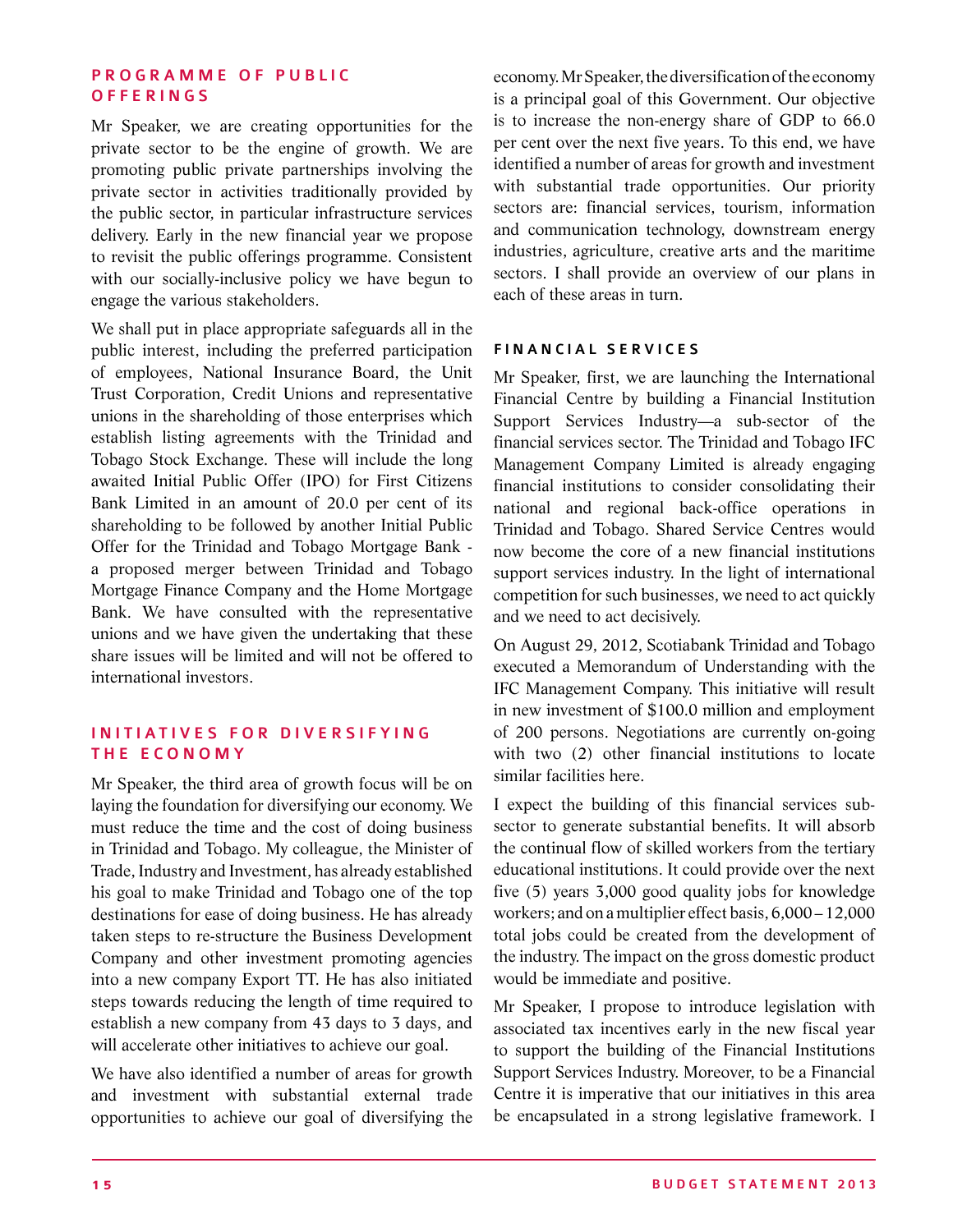intend to bring forward legislation to Parliament during the coming year, including a new Securities Act, a new Insurance Act, the Credit Union Act as well as legislation to effect electronic payments in the Government Services.

#### **TOURISM**

Secondly, Mr Speaker, the Government is committed to building a dynamic and diverse tourism sector. There is no reason why Trinidad and Tobago cannot develop a diverse and competitive tourism industry. It has the most diverse flora and fauna in the region, from sea turtles to the pitch lake; it has some of the most unspoilt beaches as well as the most sophisticated sporting and medical facilities in the region. It has also the most dynamic business and creative arts environment. The fact that such a tourism sector has not been achieved to date results from a lack of investment in time and energy. With the appointment of our new Minister of Tourism, this has changed. He has already commenced the development and implementation of a multifaceted programme to achieve the goal of making Trinidad and Tobago the number one location in the region for tourist arrivals.

As an initial step we are committed, as is the Tobago House of Assembly, to ensuring that Tobago becomes first and foremost—a tourism destination of choice for both domestic and international tourists. Accordingly, the Ministry of Tourism, in collaboration with the Tobago House of Assembly, is increasing its marketing and promotion programmes.

Over the last three months, we have established the Trinidad and Tobago Tourism Business Development Limited as a corporate body to administer the Tobago Tourism Development Fund. This Fund would provide guarantees for two major business categories of the tourism sector in Tobago:

- debt restructuring for tourism and tourism-related businesses; and
- the upgrade and maintenance of hotels of below 50 rooms and ancillary businesses.

The Export-Import Bank of Trinidad and Tobago has been assigned the responsibility for managing, through an agency agreement, the Trinidad and Tobago Tourism Business Development Limited and the associated Tobago Tourism Development Fund. The Fund would have an initial capital of \$100.0 million with further annual allocations of \$50.0 million over the next two (2) years.

The Ex-Im Bank of Trinidad and Tobago, in collaboration with the Bankers' Association of Trinidad and Tobago, has developed procedures under which businesses in Tobago can access the guarantees.

The Ministry of Tourism is taking steps to expand the quality of room-stock both in Trinidad and in Tobago utilising public-private partnerships. Critical to the achievement of this plan is the development of the airport facilities in Tobago. A major expansion of the Tobago Airport will be undertaken also utilising the PPP model. The Minister of Tourism will address these initiatives in his contribution to the debate.

#### INFORMATION AND COMMUNICATION **TECHNOLOGY**

Third, Mr Speaker, Trinidad and Tobago will build a competitive ICT industry, utilising our strong tertiary education network, our sophisticated and competitive telecommunications infrastructure, our cheap and reliable electricity supply and our well educated and capable work force.

As an initial step, the Ministry of Science and Technology is far advanced in the development of a national information, communication and technology policy. Its implementation would foster a competitive knowledgebased economy driven by the Government's primary objective in reaching a level of broadband supply and usage which would be a driver for economic growth. The Government has undertaken a comprehensive analysis of the current ICT infrastructure in Trinidad and Tobago and has decided, as an initial step, to close the current broadband backbone gap by using a public-private partnership for creating an openaccess broadband backbone wholesale provider. The Universal Service Fund as established under the Telecommunications Act 2001 would be used for satisfying broadband expansion in under-served areas.

Mr Speaker, the World Bank has estimated a 6.7 per cent increase in GDP and the mobilisation of up to US\$541.0 million in private sector investment over the next five years consequent on the proposed implementation of this initiative.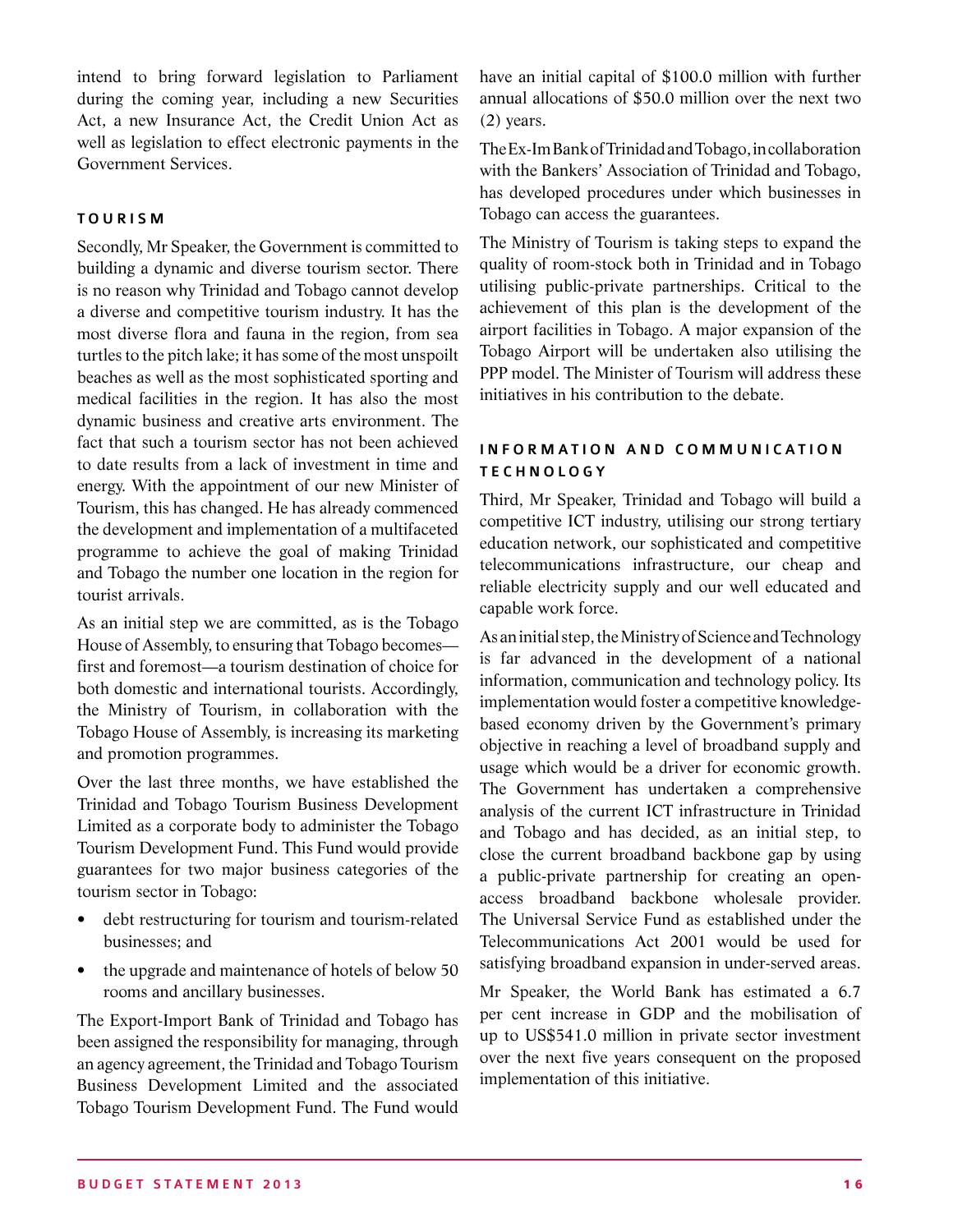The generation of quality jobs from a nationwide digital communication network and the ICT industry has been the experience of other similarly-situated countries and we are pursuing vigorously this agenda. The Minister of Science and Technology will expand on our plans in this area when he speaks in the debate.

#### GASOLINE VEHICLES CONVERSION TO CNG

Mr Speaker, fourth, we are now putting in place the framework for the greater use of compressed natural gas (CNG) as an alternative transportation fuel. We have been seeking to do so for some time. However, the transition to the usage of CNG by the national community has been less than satisfactory.

Mr Speaker, the transition by motorists and fleet owners to CNG usage has been constrained by a number of factors including:

- an inadequate refuelling experience;
- the requirement for frequent refuelling; and
- very importantly, from an economic perspective, the substantial disincentive from the fuel subsidies.

Mr Speaker, we have developed a comprehensive business plan which will invest \$1.5 billion in converting gasoline vehicles to compressed natural gas as an alternative transportation fuel. Initially, we envisage a five-year conversion period during which multi-fuel stations would be constructed and pipeline infrastructure to stations would be installed. This business and operational model is based on a target group of approximately 90,000 vehicles, covering diesel, maxi-taxis, gasoline taxi vehicles and private high-mileage gasoline vehicles.

Mr Speaker, the full transition to CNG would only take place in the context of the removal of the fuel subsidies which would contribute significantly to the necessary and efficient allocation of resources – so important for growth and transformation. However, I am appropriately concerned with the need to avoid a rapid increase in the rate of inflation and to minimise the effect on the most disadvantaged in the society. For that reason, in order to support the CNG conversion programme I propose to initiate a gradual reduction in the fuel subsidies beginning with the price for premium gasoline. Effective October 2 2012, the price of premium gasoline would be \$5.75 per litre.

An inter-Ministerial team comprising, inter alia, the Ministry of Finance and the Economy, the Ministry of Energy and Energy Affairs and such other Ministries as will be affected will review additional measures aimed at further addressing and reducing the current levels of subsidy. These measures will be progressively introduced during the fiscal year 2013.

#### CREATIVE INDUSTRIES

Mr Speaker, fifth, is the creative industries which cover film, music and entertainment, fashion and arts and the associated establishment of Trinidad and Tobago as a premier film and television production centre. This represents one of our key public policy initiatives for the creation of employment and national wealth. To boost the film sub-sector I propose to expand the current incentives which are currently available to the film sub-sector.

We have now put in place the infrastructure for expanding and developing the Arts and Creative Industries. The performing and visual arts, the literary and fashion industries, architectural design and software industries are all being encouraged to become world-class. The culture shift to arts and creativity would mean, not only having world-class artistes but also mean that such artistes would have sustainable livelihoods. Additionally Mr Speaker, the soon-to-be established Ramleela Centre with its street theatre will contribute to the continuing development of the arts and culture of our cosmopolitan society. The Ministry of Trade, Industry and Investment is now playing a key role in the development of this sub-sector.

#### **MARITIME**

Mr Speaker, a ship-repair industry represents the sixth area of our focus. We are leveraging our facilities and assets in the north-west peninsula to create a hub for major ship-repair and ship-building within the Caribbean region and to catalyse a maritime economy. We intend to achieve this objective through a publicprivate partnership. We also recognise that the industry would require requisite skills; and to that end, the Minister of Trade, Industry and Investment and the Minister of Tertiary Education and Skills Training would collaborate on developing a plan of immediate action, including a skills-gap analysis to provide the necessary skilled personnel for the ship-repair industry.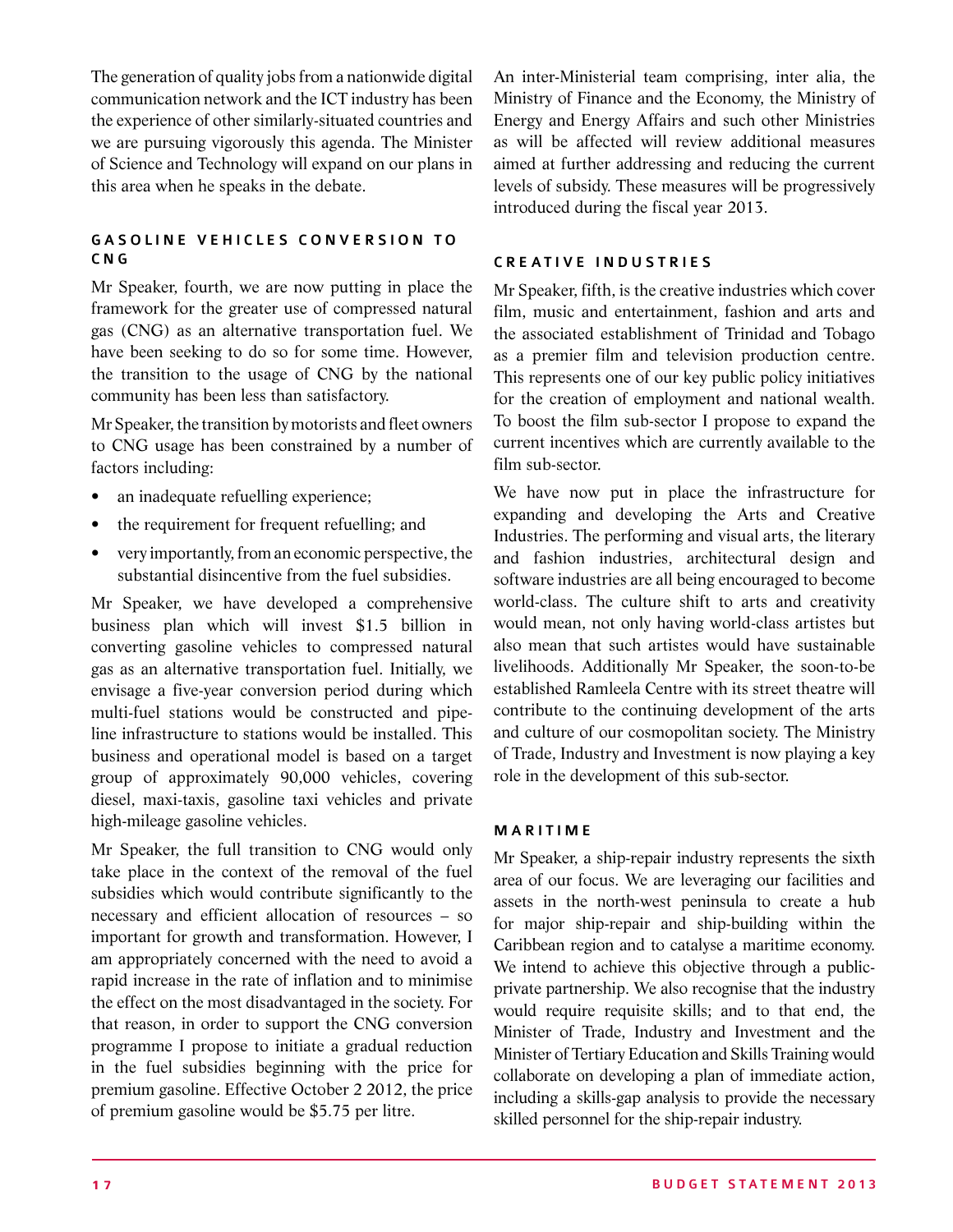#### **AGRICULTURE**

Mr Speaker, the seventh area of focus is agriculture. We propose to reduce our food import bill by 50.0 per cent or just over \$2.0 billion per year by 2015. Achieving food security is our top priority. We all recall the global food price shocks in the period 2006–2010 when domestic inflation reached an annual average level of 9.1 per cent compared with an annual average of 4.8 per cent in the period 2001–2005. The increased levels of inflation stemming from our increasingly imported food requirements have had a harmful impact on our citizens, particularly our most vulnerable, as they sought to manage the business of their everyday lives. Consequently it is proposed on a temporary basis that Value Added Tax would be removed from all food items except luxury items and alcoholic beverages.

Mr Speaker, another global price shock is on the horizon as drought conditions are devastating commodity crops, in particular corn and maize, in the United States. These higher global prices are already generating price increases in Trinidad and Tobago in particular in the poultry industry. We shall be proactive. The Ministry of Food Production will take the following steps to address the situation:

- 1. the National Agriculture and Marketing Development Corporation (NAMDEVCO) is establishing a Commodity Stabilisation Fund which will initiate measures to stabilise both the supply and the price of identified produce on the market while at the same time strengthening the agro-processing sector;
- 2. the Ministry of Food Production through a competitive process, is now actively distributing to the national farming community, standard leases for small and large farms. These farms will occupy 4,111 acres on Caroni lands and 100 acres each on state lands at Tucker Valley. A condition of the leases will be agreed cultivation as quickly as possible;
- 3. the Ministry of Food Production is continuing to distribute standard agricultural leases for two acre-sized plots to the former employees of Caroni. We have decided to expedite the lease issuance exercise by utilising private attorneys to assist in the preparation of the leases. We expect that within the next two years more than 5,000 such leases will be distributed; and

4. the Ministry of Food Production, with agricultural land becoming less and less available in Trinidad and Tobago, is moving to establish a Food Security Facility with the Government of Guyana. The Facility would commit both Governments to expanding agricultural production in Guyana through the establishment of commercial relationships for funding the establishment of several large agricultural estates in Guyana.

Mr Speaker, I wish to emphasise that the agricultural sector enjoys a range of incentives under the existing legislation. I would urge all farmers and other stakeholders to take advantage of these incentives.

#### **MANUFACTURING**

Mr Speaker, in this globalised environment external trade, in particular, our non-energy exports must be internationally competitive. While our oil and gas exports have been performing reasonably well, our non-oil exports need to be expanded. We have to access non-regional markets, particularly since our regional markets do not offer much opportunity for growth and expansion. Our private sector has been leading the effort and has become increasingly responsible for assuming a greater role in driving economic growth; but in this phase of global uncertainty and weak economic recovery, the sector needs to be much more innovative and dynamic.

Mr Speaker, there is broad agreement that our tax environment is broadly competitive for creating additional platforms to enhance value-added activities across the manufacturing sector. Notwithstanding this, and to further enhance our competitiveness as we seek to expand into extra-regional markets, I propose to make all equipment for our light manufacturing sector imported over the next two years duty free and the Minister of Trade, Industry and Investment will make the appropriate amendments to the Third Schedule of the Fiscal Incentives Act to effect this change.

#### **ENERGY**

Mr Speaker, the energy sector is our ninth major area of focus and remains the anchor for our growth and development. It has driven modernisation and it has underpinned our prosperity and decent standards of living. It will continue to do so for the foreseeable future since it remains our dominant sector in terms of both revenue and activity.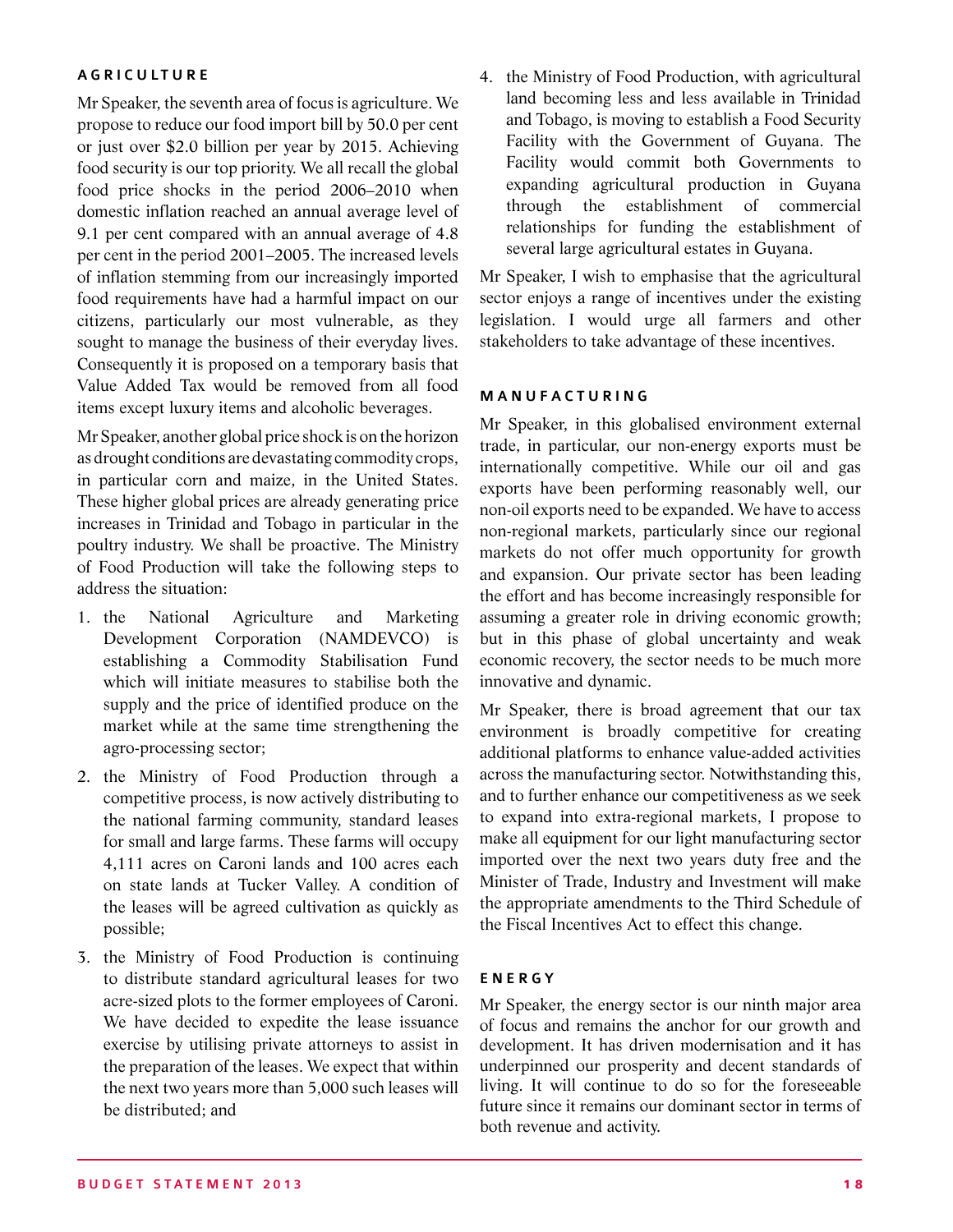However, our international competitiveness is being challenged as oil and gas exploration in shale is growing and discoveries of oil and gas are being made in East Africa and Brazil while many of our fields are reaching maturity. Notwithstanding this, the July 2012 Ryder Scott Gas Audit Report on our gas reserves has been particularly encouraging. The heightened appraisal and development drilling work has been proving-up reserves with a replacement ratio of 98.5 per cent. Investors have responded with confidence to the conclusions of the report which assures supplies for downstream projects. We are undertaking a similar evaluation of our oil reserves.

Competitive bid rounds would maintain exploratory activity in oil and gas in the open acreages both onshore and off-shore. In the fiscal year 2013, 19 exploration wells are being drilled. As to the future, the outlook is more than promising. With improved fiscal terms, much more in-depth seismic data and an aggressive marketing programme, we have just concluded our most successful deep-water bid-round. Twelve (12) bids, for five of the blocks on offer, were received from eight companies, either singly or as consortia. This bid round attracted a mixture of wellestablished international companies including three new entrants. The successful bidders will be announced in November.

In the short term, and, to spur further investment in marine areas we intend to offer fiscal incentives which could result in enhancing oil and gas exploration and production. The incentives will be specific to the development of new fields which are currently inactive. Increased production and generation of additional revenues are anticipated in the short-term. Moreover, the increased activities would spur the development of local energy service companies, several spin-off businesses and an increasing number of job opportunities. Total investment in 2013 by companies operating in the sector is expected to be US\$3.016 billion.

#### SMALL AND MICRO-ENTERPRISE

Mr Speaker, the SME sector is our tenth area of focus. The well-structured development of this sector is a continuing challenge. We have focused on financing and have made considerable investments in the Business Development Company, the Venture Capital

Fund and the National Entrepreneurship Development Company Limited (NEDCO).

This notwithstanding, there are many other constraints. We are addressing the other components necessary for successful business development: capacity, capability and culture. For this reason, a comprehensive programme will be developed over the next year in consultation with stakeholders in the industry to address these deficits as we seek to develop successful small and micro-enterprises.

#### DEVELOPING NATIONAL SPORTS

Mr Speaker, sports is our eleventh area of focus. It is big business and we intend to leverage our recent successes to make better use of existing facilities, host a number of international events and generate on-going revenue and business opportunities.

Our recent performance at the 2012 Twenty-Seventh Olympiad held in London, England, resulted in an outpouring of national pride and patriotism. This is the power of sports. I would therefore like to take this opportunity to congratulate the medal winners who have made the nation proud in this most prestigious arena. They won four (4) medals including one (1) gold. They participated in many finals. They marginally missed some.

This is an opportunity for us to put in place modern, safe and well-equipped facilities:

- (1) the Dwight Yorke Stadium in Tobago is being upgraded with external lighting, drainage, electrical installation and athletic track upgrade;
- (2) the National Aquatic Centre, the National Tennis Centre and the National Velodrome will be constructed in readiness for international competition and built according to international specifications to attract world class athletes to Trinidad and Tobago to provide the required exposure to our athletes and provide the opportunity for Sport Tourism;
- (3) three (3) multi-purpose sport facilities are also being constructed. During the course of this fiscal year design work and financing would be finalised;
- (4) sixty-four (64) recreation grounds are being upgraded which would bring total upgraded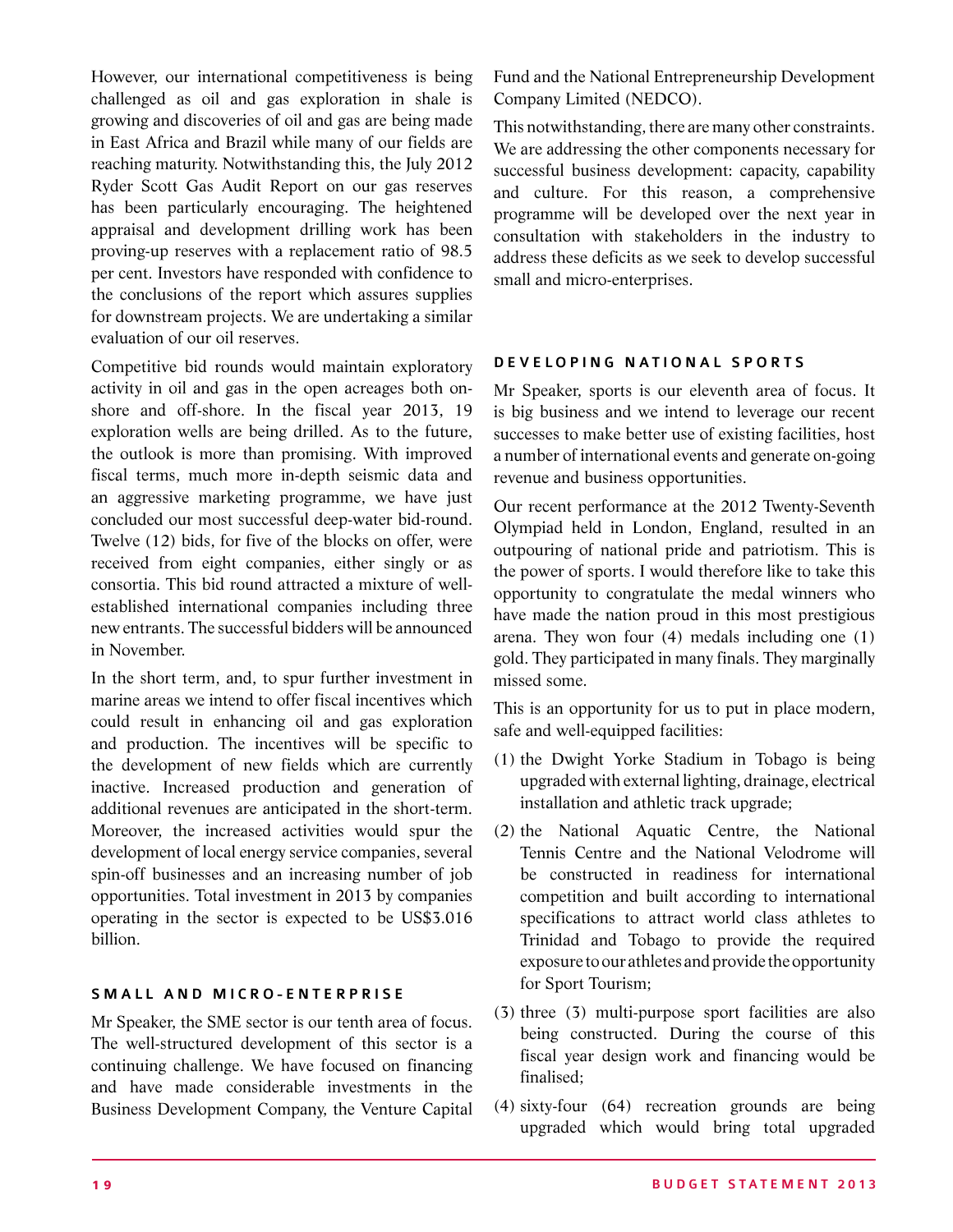grounds to ninety-six (96), thirty-two (32) having been upgraded in 2011;

- (5) 41 additional play parks are being upgraded; and
- (6) the indoor facilities are also being upgraded, in particular to provide accommodation for both the abled and differently-abled to engage in physical recreation and sporting activities.

Mr Speaker, we shall ensure that these facilities are fully and effectively utilised. In parallel with the construction activity, the Ministry of Sport and the Ministry of Planning and Sustainable Development are preparing a marketing programme for hosting international events and aimed at encouraging international sports-men and women to come to Trinidad and Tobago, particularly during the winter months to utilise the facilities for which we are seeking appropriate franchisees. During their stay, they would compete with our local athletes which will assist our development to world-class standards.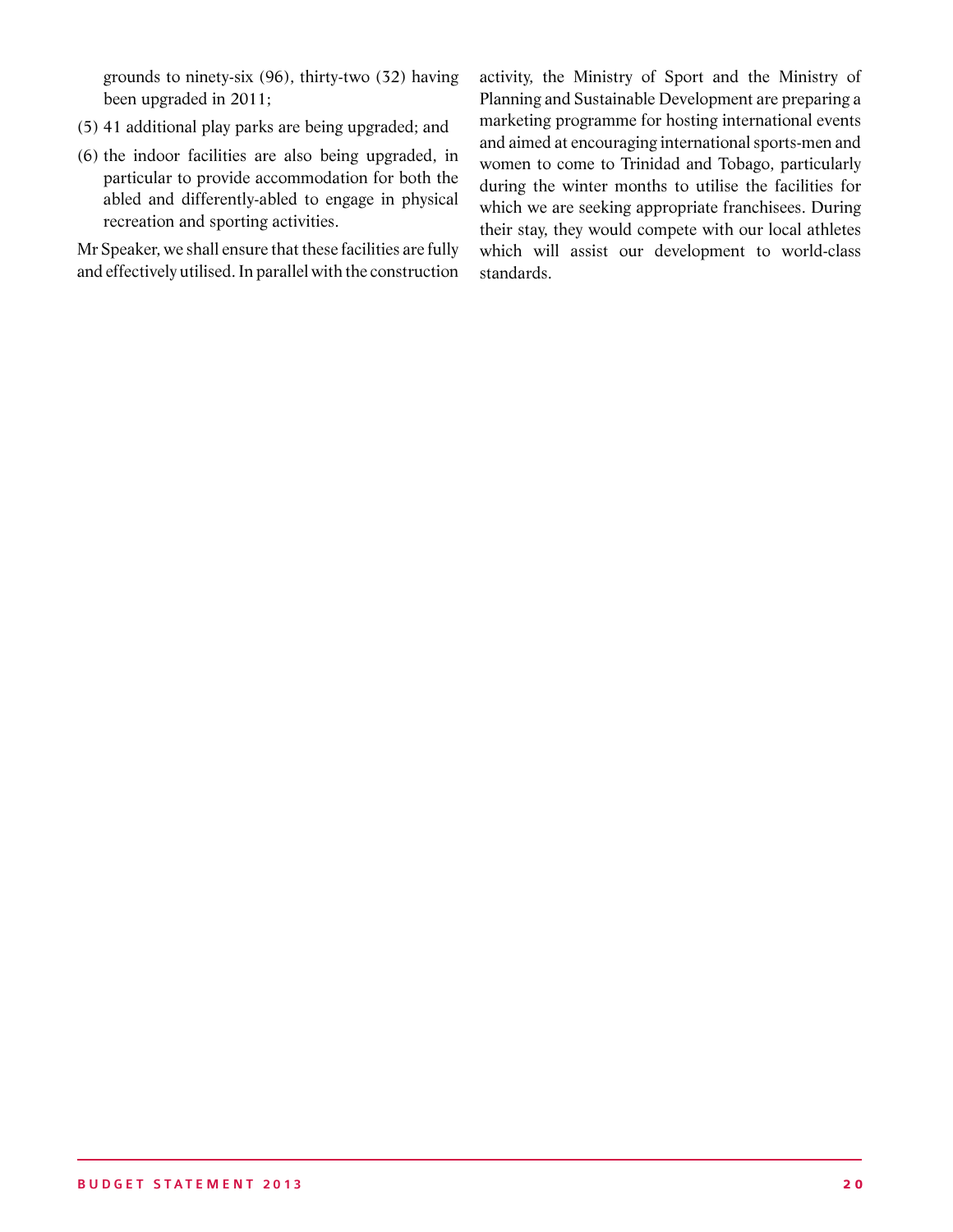#### BROADENING THE KNOWLEDGE **BASE**

#### ACCESS TO OUALITY EDUCATION

Mr Speaker, we cannot transform our economy and achieve our goals without building human capacity in a comprehensive manner. To this end, this Administration will continue to focus on curricula reform, teacher training, new teaching methodologies and technology in particular, the provision of laptops for each student commencing secondary school. We shall continue to make higher education easily accessible; but there has to be the recognition that we will do so with finite resources. That we succeed in this challenge is vital to economic prosperity and social stability.

#### HIGHER EDUCATION

We rely heavily for our economic and social development on the output of our institutions of higher learning. We shall continue our Government Assistance for Tuition Expenses (GATE) programme. This programme has, however, been subjected to some abuse by users and has produced some undesirable results. During the course of the coming year we shall implement a number of measures with the objective of eliminating waste and abuse, as follows: -

- (1) The programme will refocus on the areas of priority study necessary to support our strategy for economic and industrial development;
- (2) Tuition fees for under graduate programmes at both private and public institutions will be funded at varying rates based on their socio-economic priority;
- (3) The GATE Clearance Policy programme will apply to all public and private tertiary education programmes; and

(4) More comprehensive methods on the determination of tuition fees at public and private tertiary education institutions will be instituted.

On a general level, we are taking steps to ensure that private tertiary education institutions strengthen their accountability requirements. We will ensure that students who receive GATE funding meet normal academic standards and serve their contractual obligations.

#### SKILLS TRAINING

Mr Speaker, our human resource pool must respond to the wide needs of our economy. We are establishing a wide range of programmes: -

- (1) the National Energy Skills Centre is now providing the first-ever drilling school in the Caribbean, meeting in the process the demand for up-stream service personnel both locally and internationally;
- (2) the Automotive Dealers' Association in collaboration with the National Energy Skills Centre has established the NESC Automotive Technology Institute for producing automotive technicians and the NESC TRACMAC CAT training centre to provide training in Heavy Equipment Operations and Maintenance;
- (3) the College of Science, Technology and Applied Arts of Trinidad and Tobago, will soon begin construction of its main campus in Chaguanas, it will open a campus in Sangre Grande and in conjunction with the University of the West Indies will soon launch the El Dorado Academy of Nursing and Allied Health to address the endemic shortage of nurses in the health sector; and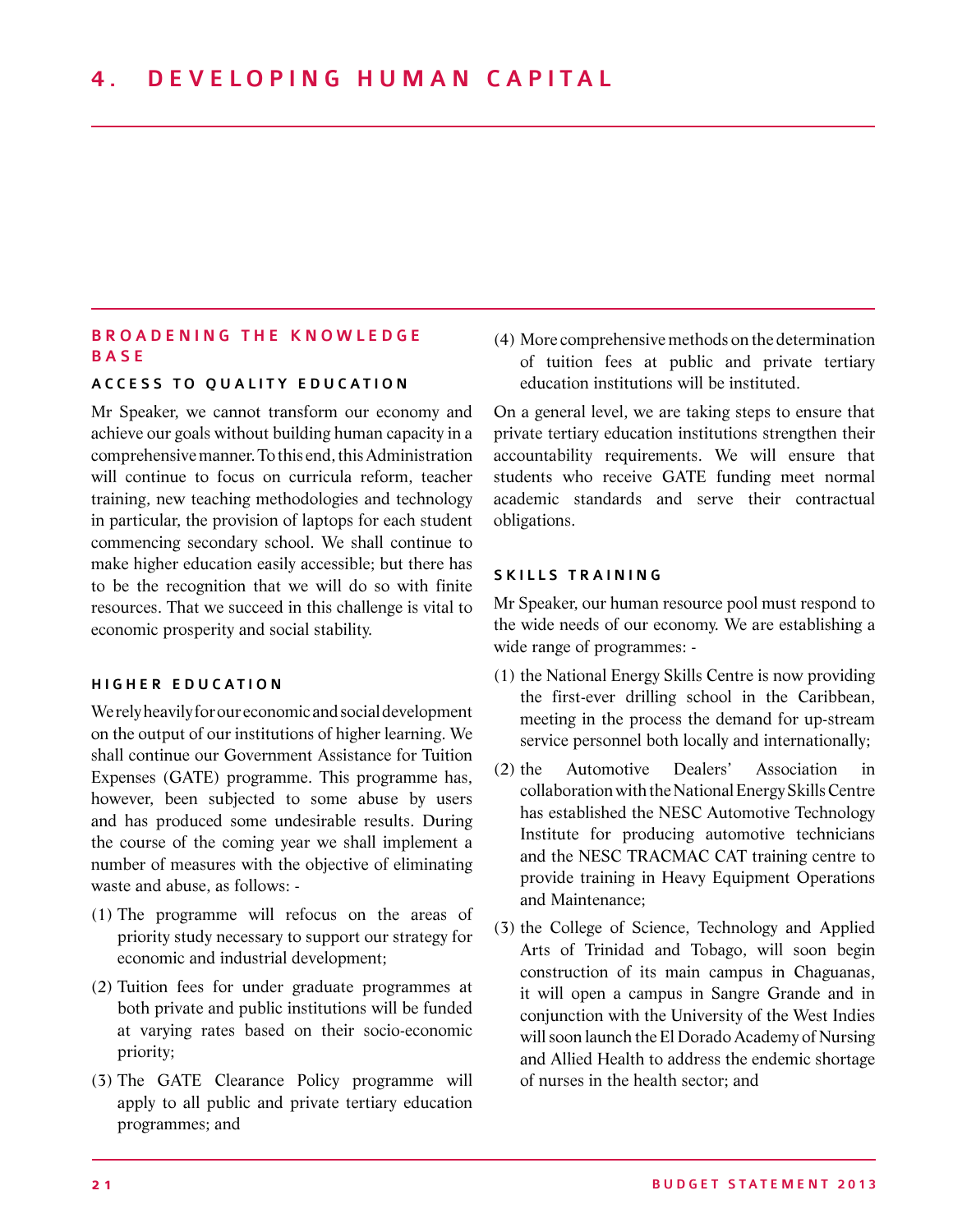(4) In consultation with the THA, we shall also be establishing in Tobago an integrated campus to house various public training institutions.

#### EXPANDING HEALTH SERVICES

Mr Speaker, we are addressing the well-being of the citizens of this country through the expansion in healthcare delivery as well as improving healthy lifestyles among our citizens. In fiscal 2013 we shall embark on a number of projects: -

- new hospitals in Point Fortin, Arima, Sangre Grande and Chaguanas;
- the National Public Health Laboratory and the Caribbean Public Health Agency at Caura; and
- the upgrade of the San Fernando General Hospital.

Mr Speaker, the Ministry of Health, will fund these projects through public-private-partnerships and joint ventures. The Ministry of Health is also at an advanced stage of pursuing such arrangements for oncology, cardiac surgery and organ transplants. Moreover, negotiations are at an advanced stage for establishing financing agreements for: -

- a Hospital in Couva which will cater for children and adults and which would have a burns unit;
- a teaching hospital at Chancery Lane San Fernando; and
- a National Centre for Non-Communicable Disease in Penal.

#### RESTRUCTURING OF CEPEP AND URP

Mr Speaker, we are initiating the restructuring of the Community Enhancement and Protection of the Environment Programme (CEPEP) and the Unemployment Relief Programme (URP) with a focus on skills development as employees are transferred from those programmes to private sector activities. I propose to provide companies with a training allowance to assist in skill development. I shall now encourage companies to engage employees of the CEPEP and URP programmes. The National Productivity Council which was established in January 2012 would be assigned the responsibility for managing the transition of the CEPEP and URP employees to the private sector. Already a pilot has been initiated where a number of employees from these programmes have been used in cocoa harvesting.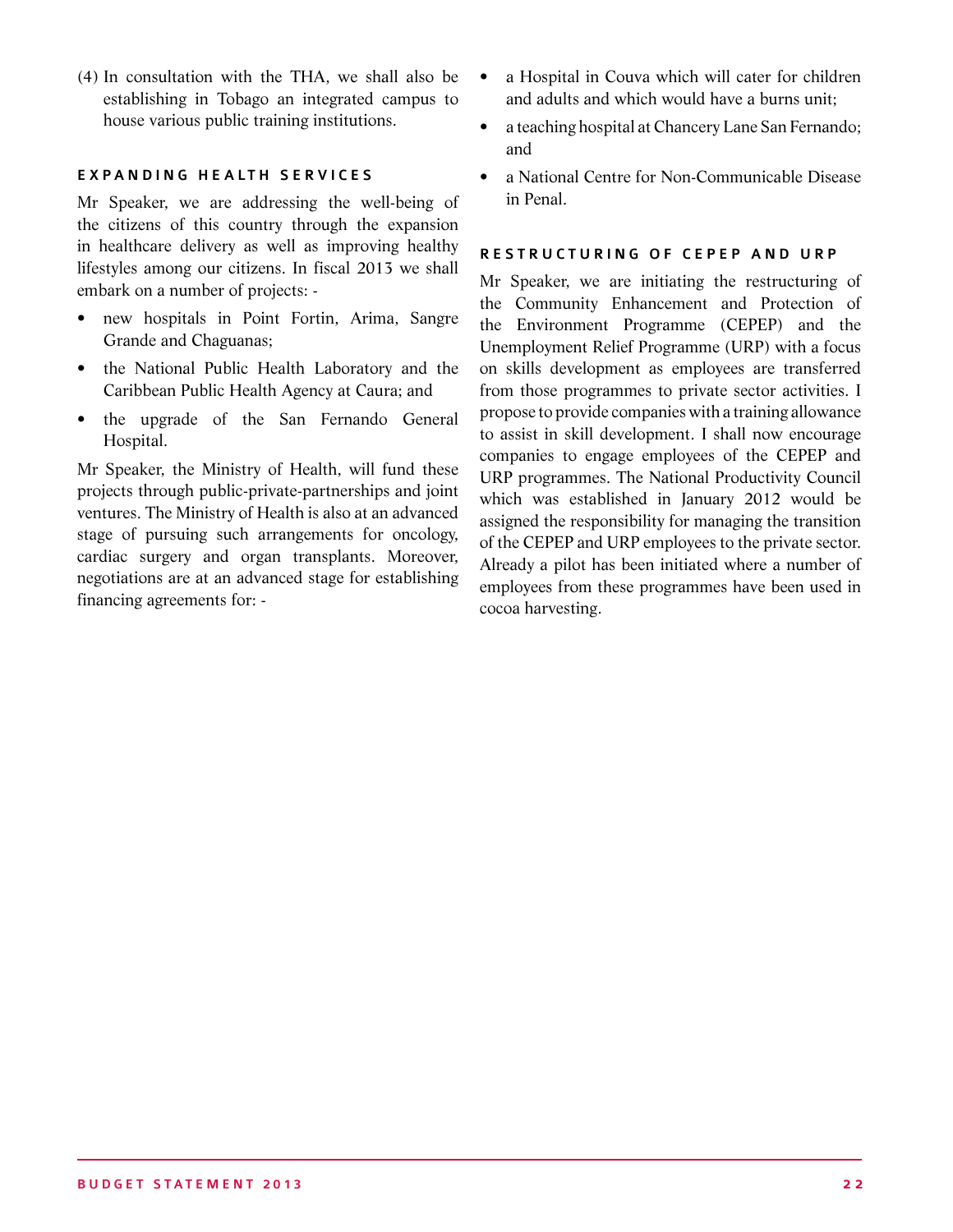#### M AINTAINING SOCIAL PROTECTION

Mr Speaker, alleviating the incidence of poverty is at the heart of our socio-economic agenda. Despite job growth and decreasing levels of poverty, 16.7 per cent of the population is now deemed to be poor and living under the poverty line. A further 9.0 per cent is deemed to be vulnerable.

This Government is committed to improving Trinidad and Tobago's Human Development Index ranking by 15 points, also by 2015. We are ensuring value for money in our social programmes. We are screening and making more efficient our social expenditure. However, much more needs to be done. In 2013, we shall undertake a rigorous review of our social welfare programmes with a view to assisting, comprehensively and cost effectively the differently-abled, senior citizens, single mothers, children and all those in need of assistance.

The programmes would be better targeted with clear exit strategies as people rise up from poverty and become less dependent. We shall now move to make cash transfers conditional, in particular they would be tied to changed behaviours and proper parenting with children being required to be in school, be exposed to basic healthcare and the absence of abuse—all performance indicators with proper verification. Moreover, we are ensuring that all persons with disabilities become integrated into all aspects of our society. To ease that process, I propose to increase the Disability Assistance Grant.

#### N ATION AL INSURANCE BOARD: IN-CREASED BENEFITS

Mr Speaker, the National Insurance Board is a key part of our social infrastructure. In October 2011, the

Government agreed to introduce changes in the NIS which would broaden the country's social security net, particularly for the elderly and at the same time to contain the rate of growth in expenditure for retirement income in our fiscal accounts. At that time, we envisaged a number of benefit improvements.

Initially, and effective February 1, 2012, the monthly pension for NIS retirement pensioners was increased to \$3,000.00 per month. Another key initiative was the waiver of interest and penalties on outstanding contributions, which netted \$36.82 million from 2,310 employers during the period October 10, 2011, – June 30, 2012. The eighth Actuarial Review as at June 30, 2010, has been finalised following meetings with representatives of Business and Labour. We shall implement several improvements to the National Insurance System.

#### HOUSING AND HOME OWNERSHIP

Mr Speaker, we would continue to promote home ownership within the national community. Moreover, homeownership empowers the poor through the acquisition of an asset which over time facilitates the creation of wealth through expanding levels of home equity. We are focusing primarily on poor and low- and middle-income households through the 2.0 per cent mortgage programme administered by the Trinidad and Tobago Mortgage Finance Company for those beneficiaries who wish to construct their own homes and through the housing solutions implemented by the Housing Development Corporation.

#### Mr Speaker:

(1) the squatter regularisation programme is providing 26,117 residential service lots;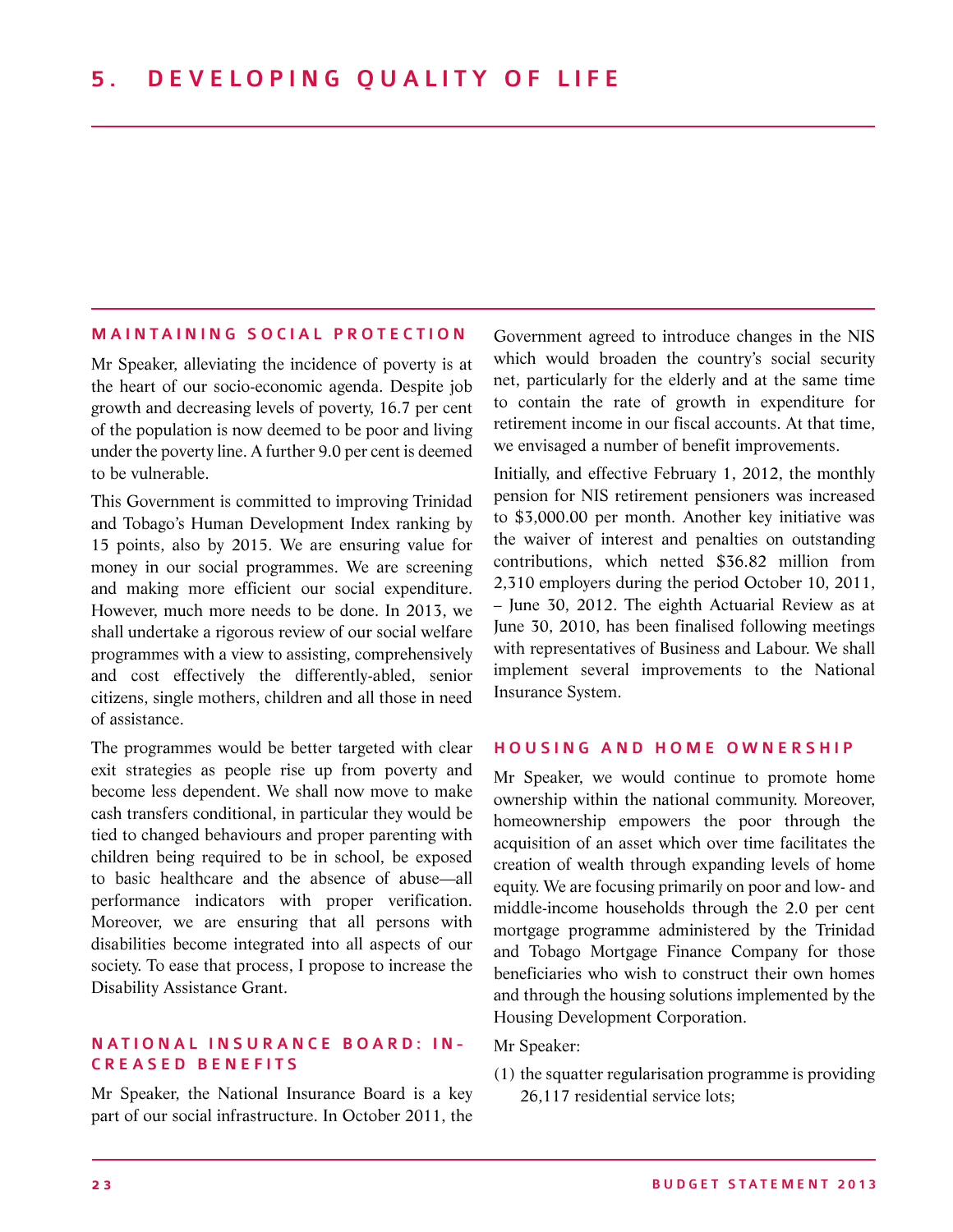- (2) the Land Settlement Agency is regularising squatter sites with basic infrastructure; including: water, sewage, drainage and roads;
- (3) the Housing Development Corporation would continue its programme of building and distributing homes aimed at reducing the backlog of household applications;
- (4) the Trinidad and Tobago Mortgage Finance Company has included the 2.0 per cent mortgage programme for the former employees of Caroni as they seek to purchase and to construct homes on the residential estates built to accommodate the commitments made to them by Caroni and the Government of Trinidad and Tobago;

#### E nvir o nment and Water R e s o urces

Mr Speaker, the protection of our environment represents an overarching public policy objective. We have recently witnessed the devastation which comes with the unsustainable utilisation of our hills and valleys as well as the degradation of our rivers and streams. This adverse trend is being immediately reversed. In 2013:

- (1) Waste management rules to prohibit the indiscriminate dumping of waste will be finalised;
- (2) the Forestry Division will continue initiatives at enhanced levels to encourage the sustainable use of forest resources and 13,000 hectares of forests on state lands will be identified for protection under the National Re-forestation and Watershed Rehabilitation Programme;
- (3) the newly created CEPEP Marine is already cleaning and maintaining the marine areas, wetlands and inland waterways. The project is now limited to north-west Trinidad; but would be extended in 2013 to the east and south coasts; and
- (4) \$300.0 million is being allocated for improving drainage within Trinidad and Tobago; Port-of-Spain is high on the priority list of projects.

We shall declare a moratorium on Construction along the Northern Range in the light of the recent flooding in Diego Martin and the surrounding areas. We intend to undertake urgent work in drainage, irrigation, desilting and clearing of water courses. We shall also stimulate activity in this regard through a programme of small and micro drainage in rural communities.

#### **TRANSPORT**

Mr Speaker, the transportation system in Trinidad and Tobago requires consistent review and upgrade as we seek to improve the movement of our citizens within Trinidad and Tobago. We have made great strides:

- (1) passengers will soon have real-time information on their arrivals, departures and scheduling of services through the installation of GPS devices in the entire fleet of buses;
- (2) 100 new CNG-powered buses will be added to the existing fleet ensuring that the cost of the service remains cost-effective; a further 300 buses will be converted from diesel to CNG fuel;
- (3) a bus complex is being established in San Fernando to service the southern regions with bus hubs in Siparia and Point Fortin; and
- (4) a bus facility would be established in Charlotteville, Tobago to allow for early morning transportation.

#### GAMING INDUSTRY

Mr Speaker we intend to bring the gaming industry under more effective control and capture more fully the revenue that can accrue to the Treasury. The Gaming Industry offers a legitimate form of entertainment if it is properly regulated. We propose to construct a comprehensive framework for doing so. In the short term, and until the management and control structure for the industry can be put into place, we will introduce regulations to manage the industry. These regulations will come into effect on May 1, 2013. We also propose to increase the taxes levied on private members clubs from October 1, 2012.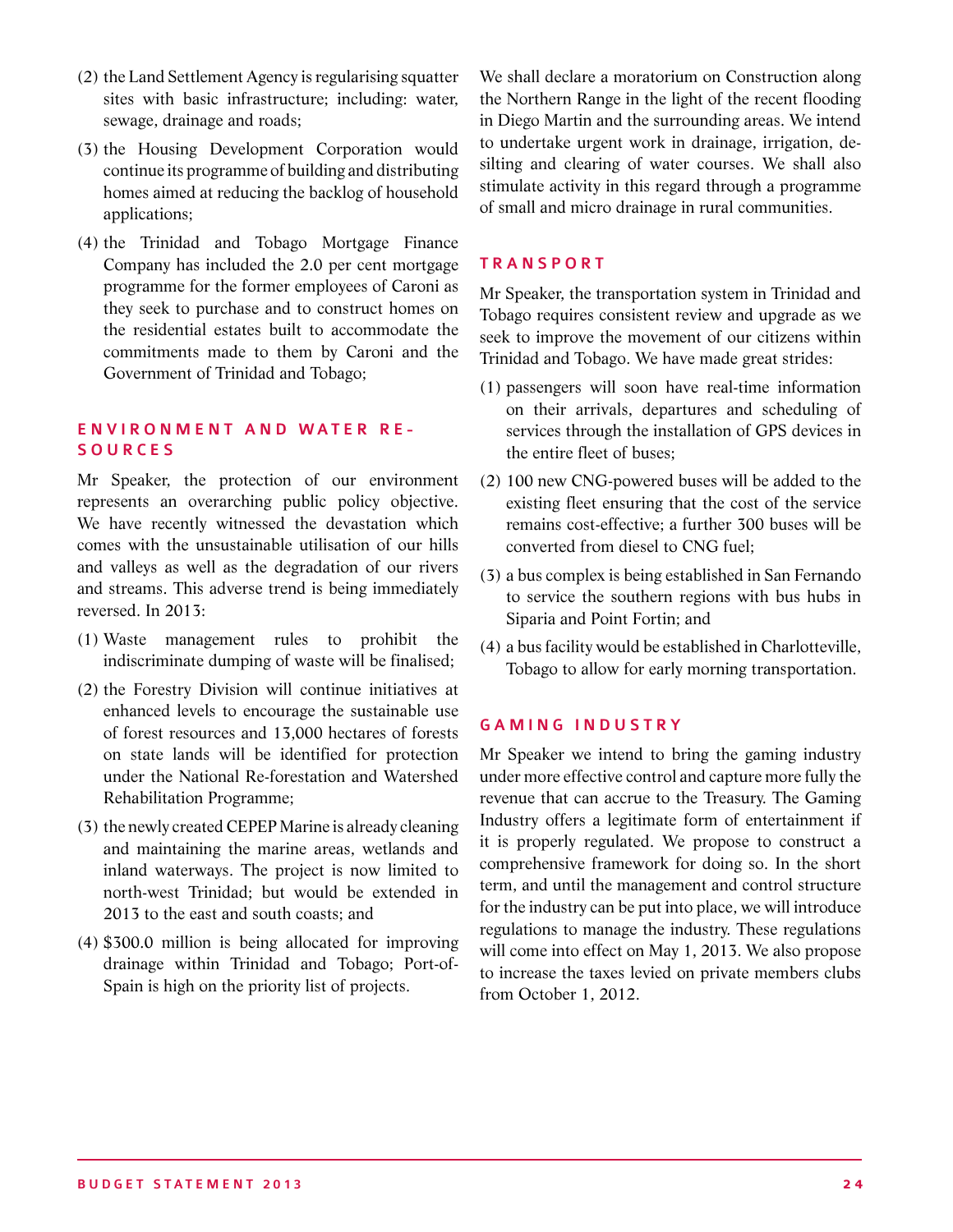Mr Speaker, the economic recovery of Tobago is high on our agenda. As we are required to do under the provisions of the Tobago Assembly Act No. 40 of 1996, we are collaborating with the Tobago House of Assembly to ensure that the special needs of Tobago are met. The budgetary allocation for the Tobago House of Assembly for fiscal 2013 is \$2.356 billion of which \$2.006 billion would be for recurrent expenditure and \$350.0 million for capital expenditure.

Mr Speaker, further Tobago will receive an additional \$874.9 million under the various other Heads of Expenditure. Moreover:

- the Government has capitalised the loan guarantee fund for the tourism-related sector, including hotels with a room stock of under 50 rooms, with an additional \$100.0 million with two (2) further annual injections of \$50.0 million;
- the Government is addressing the financial needs of those hotels in excess of 50 rooms; and
- the Government through public-privatepartnerships would seek to establish 1,000 new rooms through branded hotels.

Mr Speaker, the Tobago House of Assembly (THA) would continue its developmental work, in particular in relation to the tourism sector. The Government will support the efforts of the THA to develop the human and social capital, the physical infrastructure and enterprise in Tobago. The programmes and policies are aimed at building a competitive Tobago economy for creating sustainable jobs, in particular, for the youth of Tobago. Community centres, including those at Lowlands, Bloody Bay, Pembroke and Scarborough are being constructed or upgraded; and the new Scarborough Market, new fishing depots at Castara, Charlotteville and Parlatuvier are being constructed. The Scarborough Library will be completed. Supporting these projects is a focus on entrepreneurship and innovation with the establishment of financial education and business innovation centres.

During the current session of this Parliament, this Government will table legislation for internal selfgovernment for Tobago for the consideration of Honourable Members.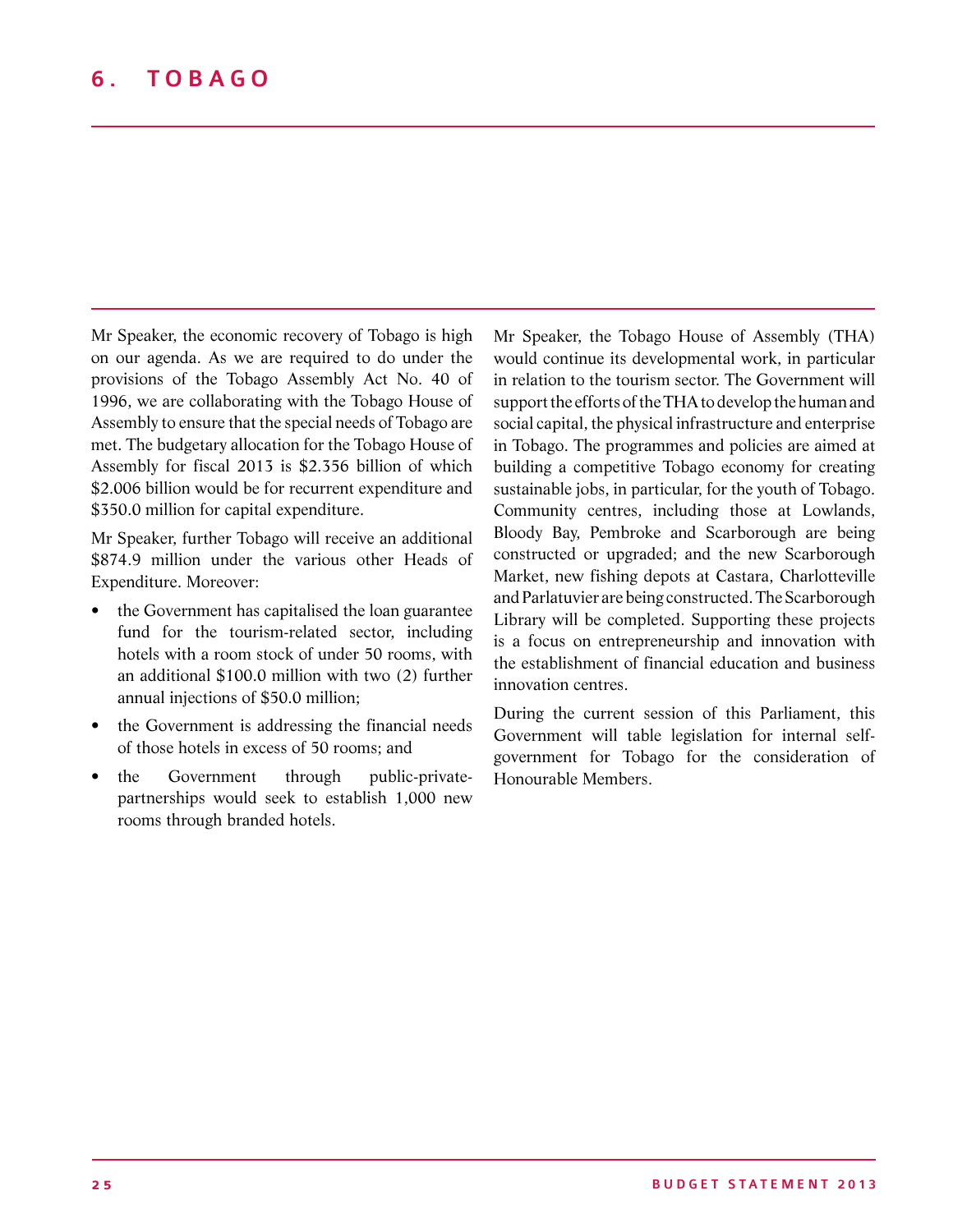Mr Speaker, I will now turn my attention to fiscal measures which will support the public policy initiatives outlines in this budget.

#### 1. IN RESPECT OF GROWTH, TRADE AND INVESTMENT:

#### **• Incentives for building the financial institutions service industry**

I propose to support the building of the financial institution service industry by introducing legislation with associated tax incentives early in FY13.

#### **Incentives for the CLICO** Investment Fund

I propose that Government:

- o would waive any applicable stamp duty on the transfer of the 51,858,299 shares of Republic Bank Limited (RBL) from Colonial Life Insurance Company Limited (CLICO) to the Government of the Republic of Trinidad and Tobago (GORTT) as well as on the transfer by GORTT of the 51,858,299 RBL shares to CLICO Investment Fund (CIF);
- o would waive any applicable stamp duty on the transfer of units in CIF by GORTT to bond holders after the expiration of the initial offer period.
- o would amend the Income Tax Act, Chap. 75:01 and the Corporation Tax Act Chapter 75:02 to expressly exempt from tax the dividends or other distributions paid to resident individuals and companies by the CLICO Investment Fund as well as the profits accruing to the Trust under the CLICO Investment Fund.

#### **• Incentives for enhancing the Creative Industries**

Effective January 1, 2013, I propose to implement for persons in the creative industry, the following tax incentives currently available to sponsors and producers:

- o 150.0 per cent tax deduction up to a maximum of \$3.0 million for the corporate sponsorship of nationals in the local fashion industry;
- o 150.0 per cent tax deduction up to a maximum of \$3.0 million for the corporate sponsorship of audio, visual or video productions for the purpose of local education or local entertainment; and
- o 150.0 per cent tax deduction up to a maximum of \$3.0 million may be claimed by local production companies in respect of their own productions.

During the fiscal year 2013, the Minister of Trade, Industry and Investment will collaborate with the Chamber of Commerce to establish the necessary Guarantee with the Comptroller of Customs and Excise in order to facilitate relief from customs duty under the carnet system, for persons in the creative industries.

During the fiscal year 2013, I propose to implement for persons in the creative industries, in particular the film industry, a regime to allow them to import into Trinidad and Tobago equipment and filmspecific goods duty free.

During the fiscal year 2013, I propose to implement for persons in the creative industries, the zero-rating of Value Added Tax on machinery and equipment The Ministry of Trade, Industry and Investment will collaborate with persons in the creative industry to determine the goods that should be zero-rated.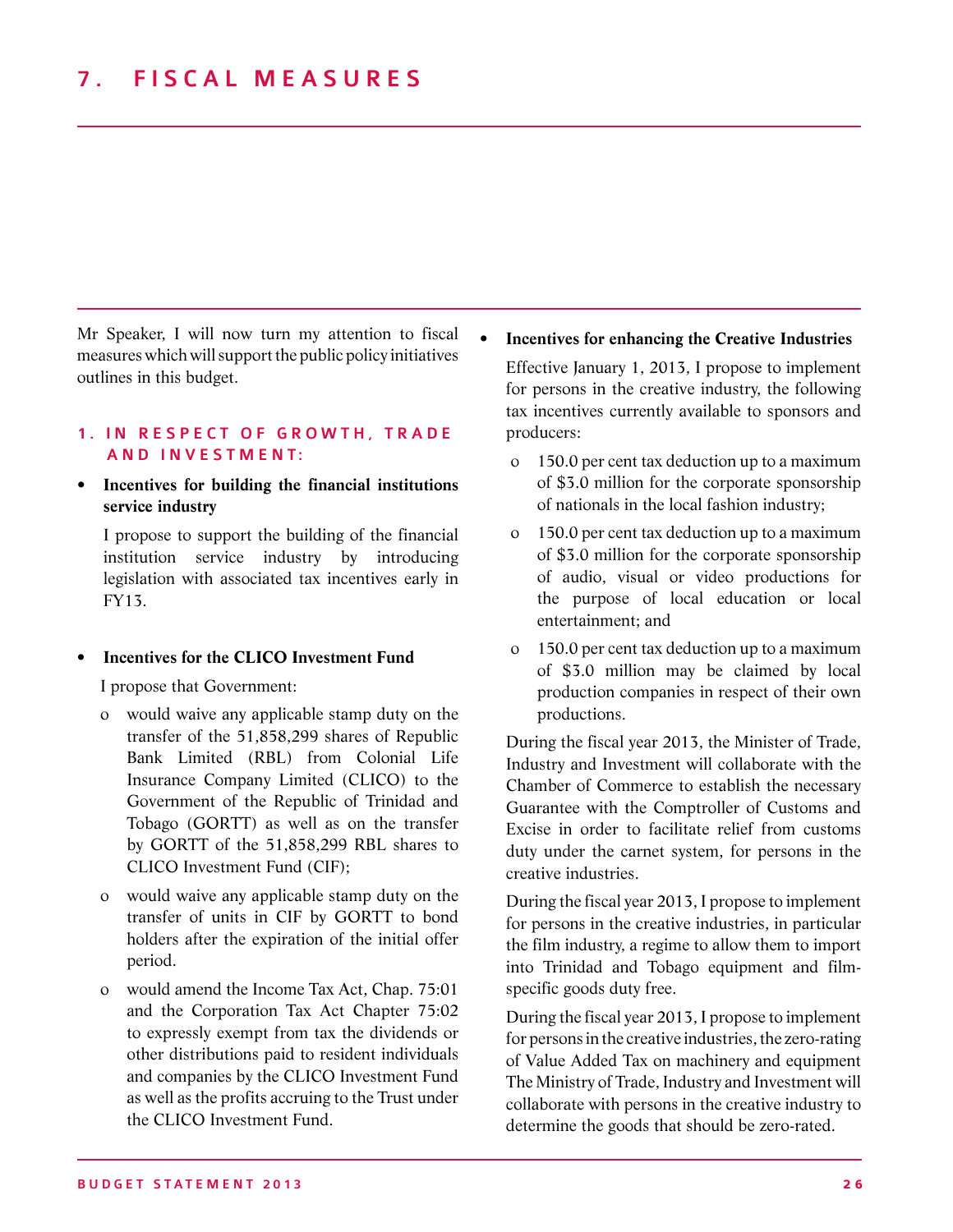#### **• Improving the Business Climate**

I propose the following:

- o to amend the relevant sections of the Exchequer and Audit Act in order for the Comptroller of Customs, as a Receiver of Revenue, to accept forms of payment other than cash and certified manager's cheques;
- o to have proclaimed the Electronic Transactions Act 2011 in order to give legal effect to the use of electronic signatures and electronic transactions in Trinidad and Tobago, including electronic signatures to be used in the submissions of goods declarations to the Comptroller of Customs and Excise; and
- o to amend through the Customs (Amendment Bill) 2012 the Custom's Act, Ch. 78:01 to allow advanced passenger and cargo information to be provided electronically to the Comptroller of Customs and Excise.

#### 2. IN RESPECT OF CRIME AND NATIONAL SECURITY

I propose that:

- o the non-taxable special allowance now being paid to the members of the protective service will be extended to include the Special Reserve Police Officers. This would be effected by an amendment to the Special Reserve Police Act Chapter 15:03 and would take effect from October 2, 2012; and
- o the purchase of CCTV cameras and digital video recording equipment for homeowners, community and business security will be exempt from custom duties and Value Added Tax.

#### 3. IN RESPECT OF CORPORATE SOCIAL RESPONSIBILITY

I propose to:

• encourage companies to provide direct financial contributions to sporting activities by increasing the maximum allowable deduction from two million dollars to three million dollars commencing from the year of income 2013.

#### 4. GAMING INDUSTRY

Effective October 1, 2012, the taxes paid on gaming tables and other devices by private members clubs would be increased as follows:

- 1. for every Baccarat Table/Device \$50,000.00 per annum
- 2. for every Black Jack Table/Device \$60,000.00 per annum
- 3. for every Caribbean Stud Poker Table/Device \$75,000.00 per annum
- 4. for every Dice Table/Device \$35,000.00 per annum
- 5. for every regular Poker Table/Device \$30,000.00 per annum
- 6. for every Pool Table/Device \$2,000.00 per annum
- 7. for every Roulette Table/Device \$60,000.00 per annum
- 8. for every Rum 32 Table/Device \$75,000.00 per annum
- 9. for every Sip San Table/Device \$75,000.00 per annum
- 10. for every Slot Machine/Online Gaming Device \$12,000.00 per annum
- 11. for every other table or device not mentioned above \$30,000.00 per annum

#### 5. IN RESPECT OF THE NATIONAL I nsurance S ystem

I propose that:

- in respect of Maternity Benefits, the Maternity Protection Act (MPA) Chapter 45:57 was amended to increase the period for maternity leave from thirteen weeks to a period of fourteen weeks on May 22, 2012. It is proposed that the relevant Regulations of the NIS Act Chapter 32:01 be amended to provide the NIBTT with the statutory authority to pay the fourteen-week maternity allowance with effect from May 22, 2012.
- In respect of Other Benefits payments all NIS benefits will be increased by an overall 50.0 per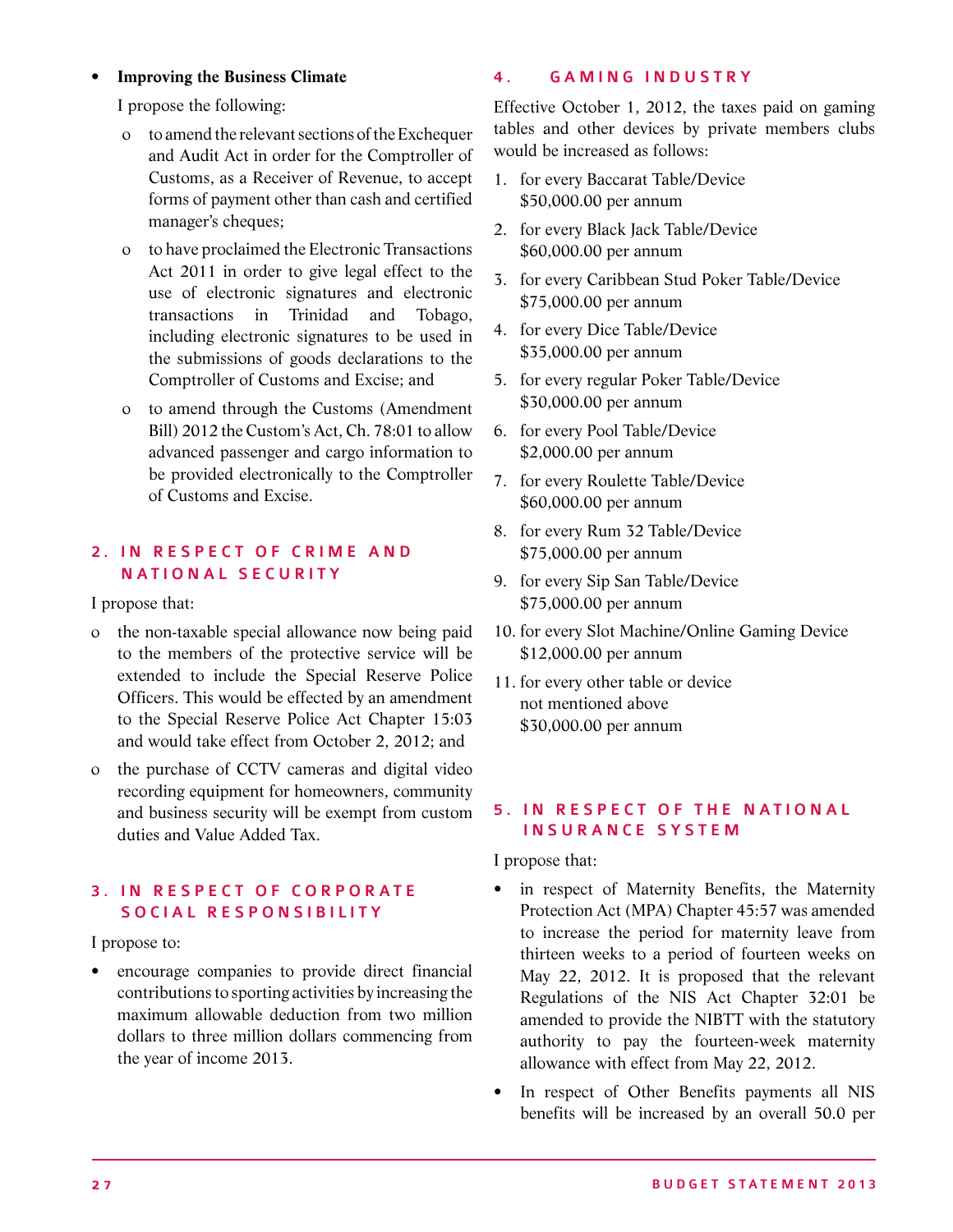cent with the exception of the minimum retirement pension, which was already increased effective February 2012. The following grants: maternity, special maternity, retirement grant and funeral grants, will all be increased by 50.0 per cent in 2013. The other benefits, such as sickness, maternity allowance, invalidity, survivor's and employment injury, will be increased by 25 per cent in 2013 and 20 per cent in 2014. The two-phased increase to these other Benefits also results in a cumulative increase of 50 percent.

- In respect of Minimum Survivor's Benefits: survivor's benefits in respect of spouses, children, dependent parents and orphan children of a deceased contributor or a NIS pensioner will be increased by amending the National Insurance Act Chapter 32:01. The increased benefits would be as follows:
	- o spouse: \$600;
	- o child: \$600;
	- o dependant parents: \$600 if only one parent is alive, or \$300 each if both are alive; and
	- o orphan: \$1,200.
- In respect of Retirement Pension: the old earnings class system will be converted into a career averageindexed earning system.
- In respect of the modification of the present contribution System: It is proposed to change the contribution rate of 11.4 per cent to 11.7 per cent in 2013 and 12.0 per cent in 2014 resulting in a very small increase of 0.1 per cent for employees and 0.2 per cent for employers in 2013 and similar increases in 2014.
- In respect of the Maximum Insurable Earnings: they will be increased from \$8,300 in 2012 to:

| <b>Maximum Insurable Earnings</b> |
|-----------------------------------|
| \$10,000                          |
| \$12,000                          |
| \$13,000                          |
| \$14,000                          |
| \$16,000                          |
| \$18,000                          |
| \$20,000                          |
| \$22,000                          |
|                                   |

It is proposed that the annual increases in the maximum insurable earnings and the new pension benefit formula take effect in 2013 through amendments to the National Insurance Act Chapter 32:01 and the annual increases would take effect in the respective years.

- In respect of the Inclusion of the Self Employed in the NIS System: the National Insurance Act will be amended to allow for the inclusion of self-employed persons in the National Insurance System with access to retirement benefits from as early as age 60 subject to the relevant provisions.
- In respect of Voluntary Retirement Pension: all working persons as well as those who are selfemployed will be afforded the opportunity to provide additional retirement income to supplement their NIS benefits. This plan will be separate from the National Insurance System and will provide an investment instrument at competitive rates.

In respect of Greater coverage for employment injury: employers will be provided with a full range of employment injury benefits in order to reduce their burden in complying with both the Workmen's Compensation Act and the National Insurance Act.

#### 6. IN RESPECT OF THE DISABILITY ASSISTANCE GRANTS

I propose to increase the disability assistance grant by \$200 per month to \$1,500 per month. With respect to a child with medically certified disabilities this will rise from \$800 to \$1,000 per month. This measure will take effect from February 1, 2013.

#### 7. (A) IN RESPECT OF HOUSING **DEVELOPMENT**

I propose to stimulate the construction sector and alleviate the needs for housing stock by exempting from income tax the gains or profits derived from the initial sale of newly constructed houses of the class specified in section 43 by any person registered in the prescribed manner as a trader in such houses. The exemptions provided under section 42(2)(c) will apply in respect of a house the cost of construction of which, exclusive of the cost or value of the land, in the opinion of the Minister, having regard to normal building costs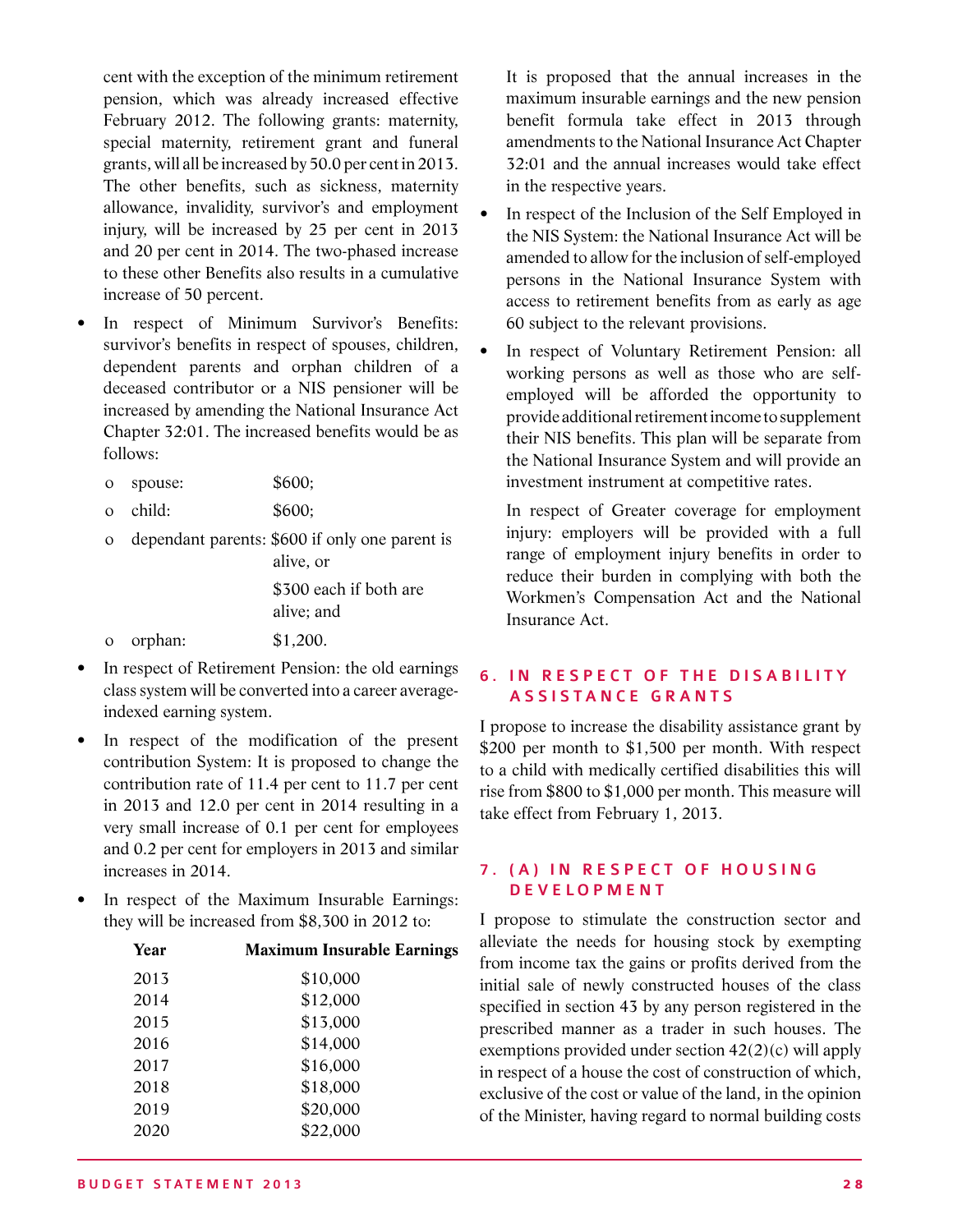prevailing at the time of its construction, would not exceed at the maximum upper limit of one million five hundred thousand dollars, where construction commenced after October 1, 2012. The exemptions provided under section 42(2)(c) will be operative for a period of three years beginning with the date of the passage of the required legislation.

#### 7. (B) IN RESPECT OF LAND **DEVELOPMENT**

I propose to exempt income from the gains on profits derived from the initial sale of land developed for residential housing where the development of such lands commences after October 1, 2012, and the sale is consummated prior to December 31, 2015.

#### 8. IN RESPECT OF IMPORT DUTY ON ALL TYRES

I propose to provide consistency of treatment in the duty regime for new and used tyres with an application of a 30.0 per cent import duty, bearing in mind that new tyres attract an import duty of 30.0 per cent and used tyres are imported duty free. In keeping with the rules under the CARICOM Treaty, the Ministry of Trade and Industry will submit this proposal to COTED for approval prior to its implementation.

#### 9. IN RESPECT OF THE ENERGY **SECTOR**

I propose to:

(1) harmonise the SPT rates issued Pre-1988 and Post 1988 for marine areas by removing the distinction between the Pre-1988 and Post-1988 SPT rate for marine areas.

One SPT rate will be allowed for marine areas as currently pertains for land and deep-water. The SPT rate for marine areas will be set at the Post-1988 rate of 33.0 per cent for prices ranging from US\$50/bbl–US\$90/bbl. The formula used in determining SPT rates above US\$90/bbl will continue as will the SPT provisions for land and the deepwater;

- (2) introduce a special SPT rate for new field development to enhance the economics of field development of small pools and increase the competitiveness of this country's fiscal regime. A special SPT rate of 25% is proposed for approved new field developments, at prices above US\$50 and up to US\$90/bbl. Thereafter for prices above US\$90/bbl and up to US\$200/bbl, the SPT formula as currently exists will be applicable. This new SPT rate is intended to spur development of inactive fields, not yet in production; and
- (3) introduce an uplift of 40.0 per cent, for a period of five years, on exploration cost (excluding exploration dry holes) incurred in undertaking approved projects in deeper horizons.

#### 10. IN RESPECT OF THE REDUCTION OF THE FUEL SUBSIDY

I propose to reduce the subsidy on premium gasoline. The price for premium gasoline will be close to the market price and would be fixed at \$5.75 per litre. The new pricing structure will take effect from October 2, 2012.

#### 11. IN RESPECT OF DRIVERS PERMITS

I propose that with effect from November 1, 2012, upon the first issue, the driver's permit will remain valid for five years, and thereafter upon renewal the validity would be for a duration of either five years or ten years at the option of the holder of the driver's permit. The fee for the first issue of the driver's permit will remain at \$500.00 and the fee for the five year and ten year renewal periods would be respectively \$500.00 and \$1,000.00.

#### 12. IN RESPECT OF THE LICENSING **DEPARTMENT**

With effect from October 2, 2012, I propose to streamline the fee provisions under the Motor Vehicles and Road Traffic Act and to improve the administration of the Licensing Department. Motor cycles, school buses and omnibuses will be brought within the tax net.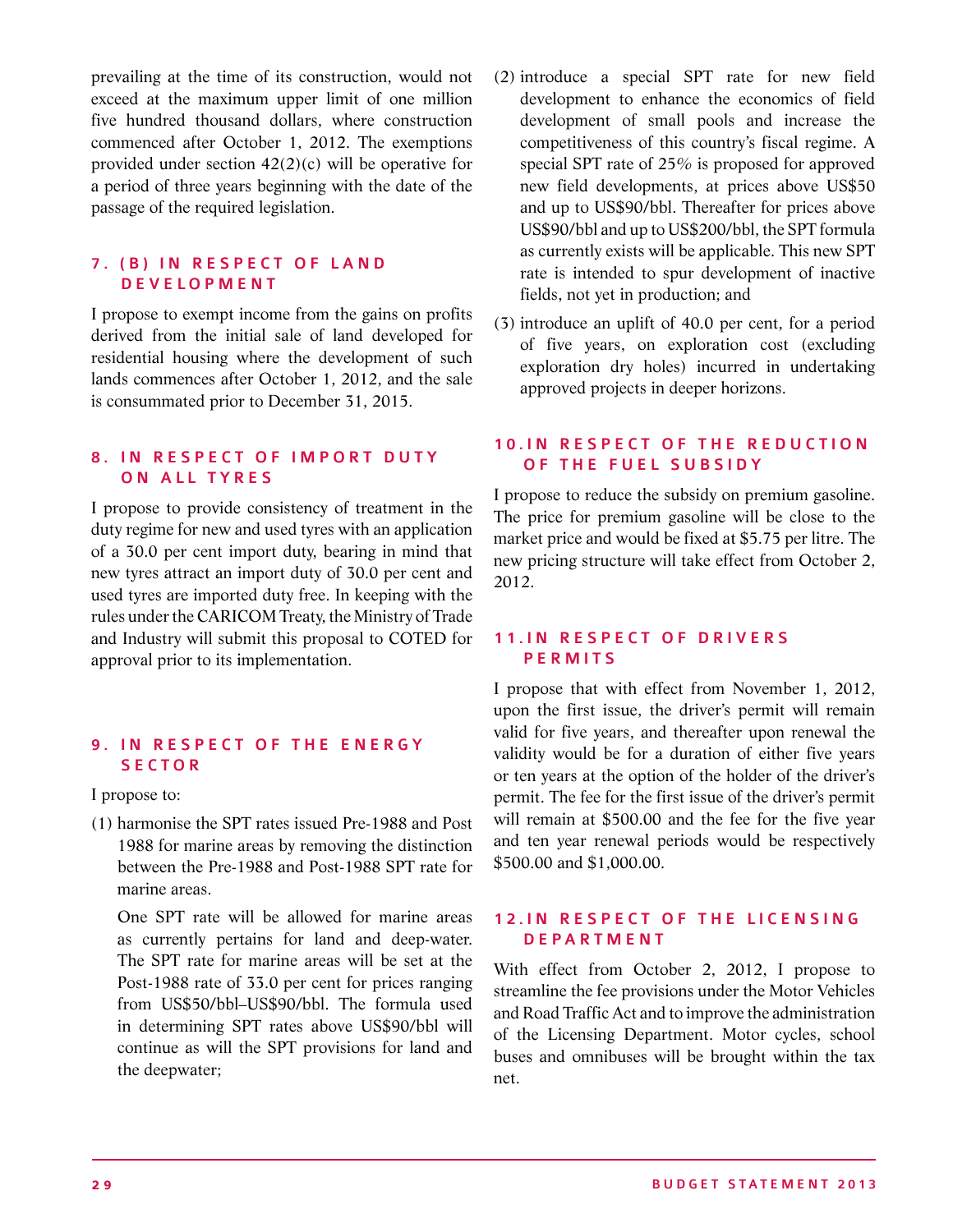#### 13. IN RESPECT OF THE BUSINESS LEVY THRESHOLD

In light of the increased VAT threshold, it is also proposed that the threshold for the Business Levy should also increase from \$200,000 to \$360,000. This measure will take effect from January 1, 2013.

#### 14. IN RESPECT OF THE TRANSFER OF CEPEP AND URP EMPLOYEES TO THE PRIVATE SECTOR

I propose to provide each company which elects to employ CEPEP and URP employees with an employment allowance uplift of salary of 150.0 per cent for tax deduction purposes.

#### **15. IN RESPECT OF THE** CONSTRUCTION OF COMMERCIAL **BUILDINGS**

I propose to provide an exemption from Corporation Tax for a period of five years in respect of the profits earned in the construction and rental of commercial buildings to be constructed within the next five years, such buildings to include multi-storeyed car parks.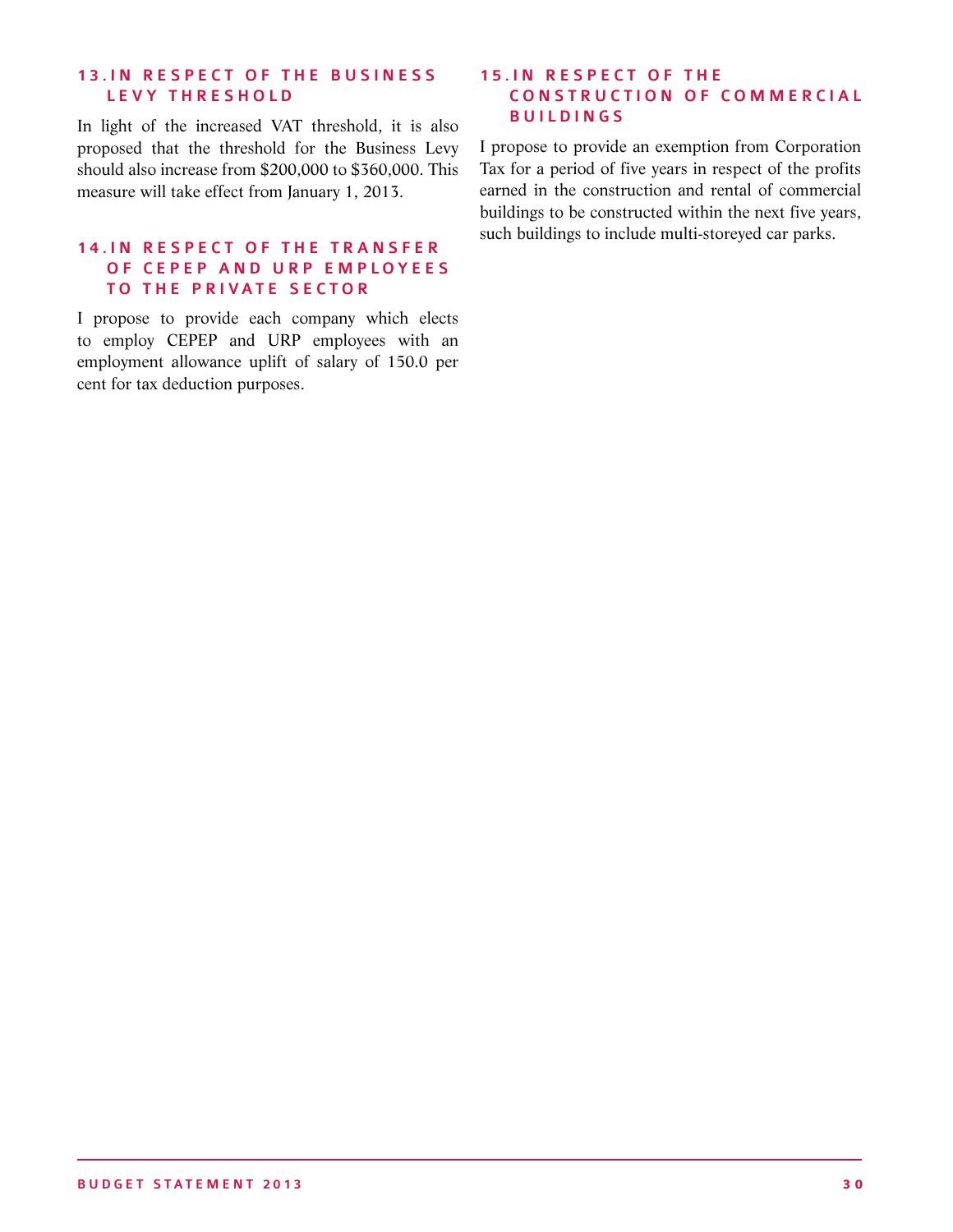Mr Speaker, I wish now to turn to our estimates of revenue and expenditure for Fiscal Year 2013. We are now at a turning point in our growth dynamics. We shall consolidate our gains and ensure that our reforms lead to improved efficiency in our national economy. With a world economy consistently in change and at times in turmoil we have put in place mechanisms to cope with the inherent risks in the global economy. We have budgeted in a prudent manner.

Mr Speaker, Government expenditure is planned on the basis of revenue projections, which are predicated on oil and gas assumptions of US\$80 per barrel for the Trinidad and Tobago basket of crude and US\$2.75 per MCF, respectively. It should be noted that an average oil price of US\$80 per barrel for Trinidad and Tobago basket of crudes equates to a West Texas Intermediate (WTI) oil price of US\$75 per barrel.

Mr Speaker, we are projecting the following:

- Total Revenue \$50.736 billion;
- Oil Revenue \$20.038 billion;
- Non-Oil Revenue \$30.698 billion:
- Total Expenditure net of Capital Repayments and Sinking Fund Contribution - \$58.405 billion.
	-

Mr Speaker, I am therefore budgeting for a fiscal deficit of \$7.669 billion or 4.6 per cent of Gross Domestic Product. I propose to reduce this deficit by the equivalent of a minimum of 1.0 per cent of GDP per annum over succeeding years.

Mr Speaker, I have ensured that the expenditure profile would maintain a delivery of services to ensure the comfort, well-being and security of our citizens. The allocations to the various Ministries would achieve this objective.

| <b>Education and Training</b> | \$9,149.1 million; |
|-------------------------------|--------------------|
| Health                        | \$5,108.7 million; |
| National Security             | \$5,503.7 million; |
| <b>Public Utilities</b>       | \$3,783.1 million; |
| Housing                       | \$3,503.7 million; |
| Works and                     |                    |
| Infrastructure                | \$2,412.9 million; |
| Transport                     | \$1,682.8 million; |
| And Agriculture               | \$1,338.3 million. |
|                               |                    |

Mr Speaker, no appropriation has been made in this Budget for the Constituency Development Fund. It is expected that the appropriate provisions will be made when the legislation and associated controls are put in place by this Honourable House.